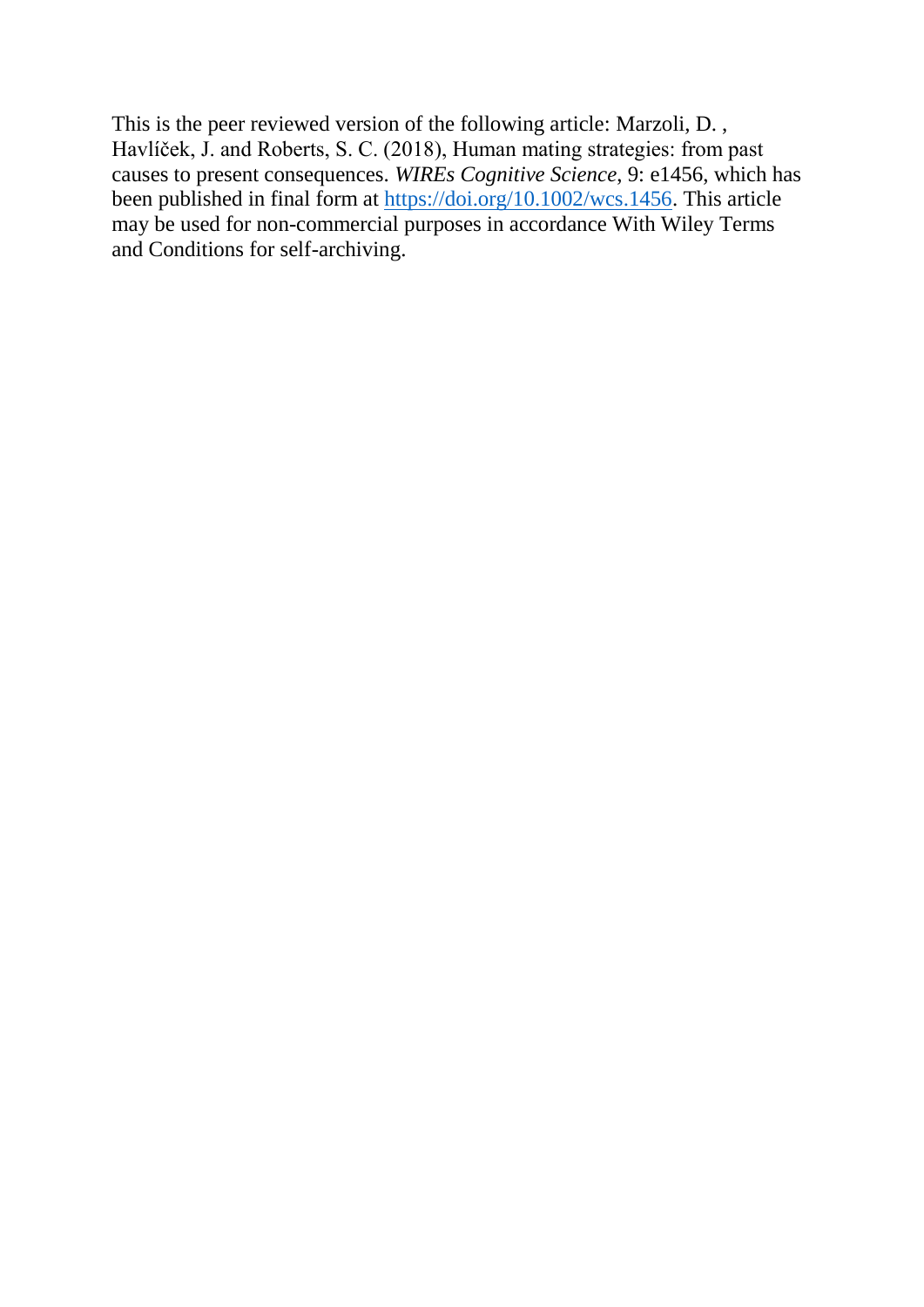

## **Article type: Advanced Review**

# **Article title: HUMAN MATING STRATEGIES: FROM PAST CAUSES TO PRESENT CONSEQUENCES**

**Full name and affiliation; email address if corresponding author; any conflicts of interest**

**First author: Full name and affiliation; plus email address if corresponding author** [Daniele Marzoli\*; Dept of Psychological Sciences, University of Chieti, Italy; d.marzoli@unich.it]

**Second author: Full name and affiliation; plus email address if corresponding author** [Jan Havlíček, Dept of Zoology, Charles University, Prague, Czech Republic]

**Third author: Full name and affiliation; plus email address if corresponding author** [S. Craig Roberts, Division of Psychology, University of Stirling, UK]

## **Abstract**

In both humans and non-human animals, mating strategies represent a set of evolutionary adaptations aimed at promoting individual fitness by means of reproduction with the best possible partners. Given this critical role, mating strategies influence numerous aspects of human life. In particular, between-sex divergence in the intensity of intrasexual competition could account for robust cross-cultural sex differences in psychology and behaviour (e.g., personality, psychiatric disorders, social behaviour, violence). Several other factors (including individual differences, relationship type and environment) affect – in an evolutionarily consistent manner – variation in mating strategy that individuals pursue (as one example, awareness of one's own attractiveness impinges on mating standards). Here we provide an overview of relevant theoretical frameworks and empirical evidence on variation in mating strategies. Given its multifaceted nature and intense research interest over several decades, this is a challenging task, and we highlight areas where further investigation is warranted in order to achieve a clearer picture and resolve apparent inconsistencies. However, we suggest that addressing outstanding questions using a variety of different methodological approaches, a deeper understanding of the cognitive representations involved in mating strategies is within reach.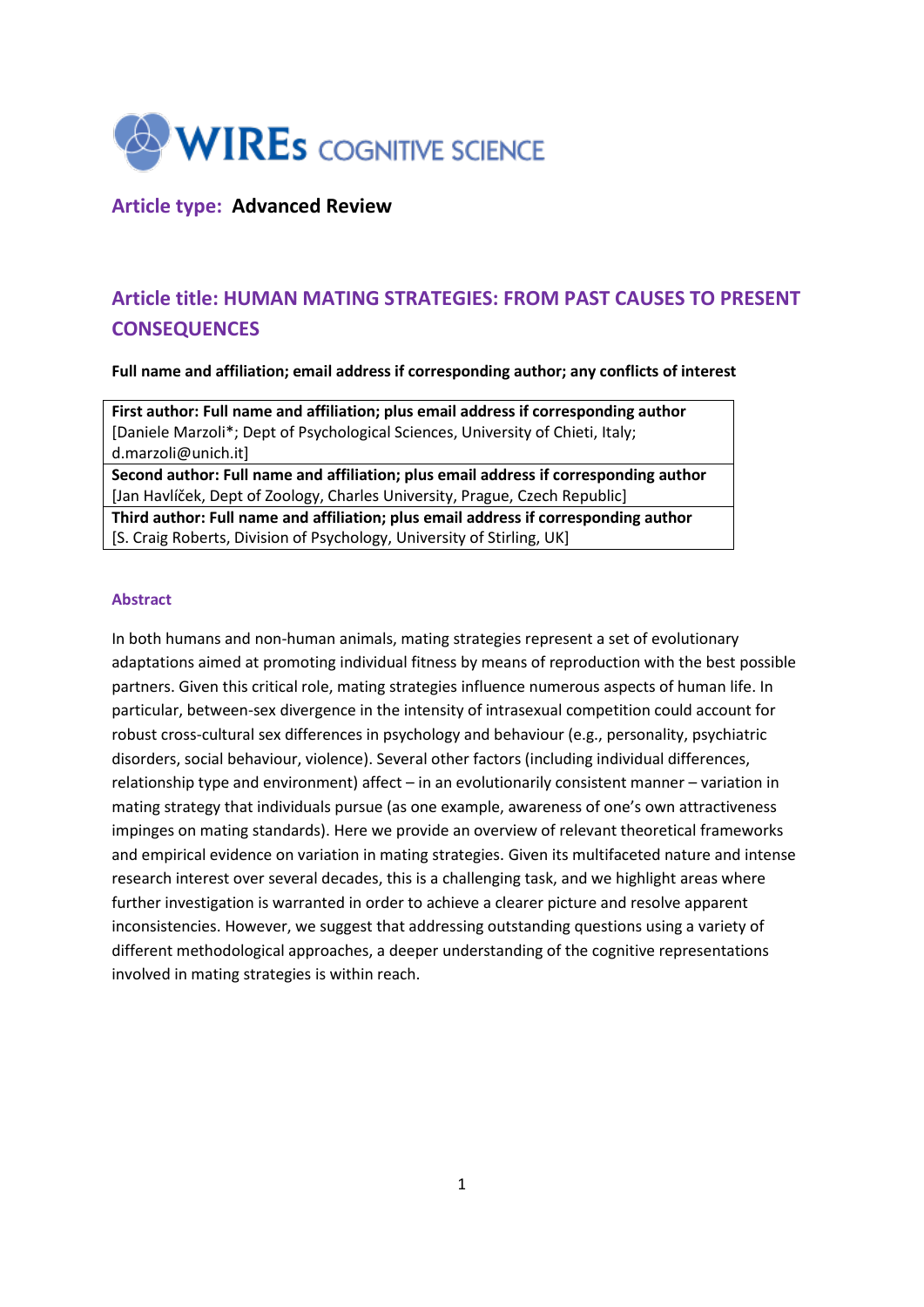## **THEORETICAL OVERVIEW**

In any given species, mating strategies represent a set of complex evolutionary adaptations aimed at promoting one's own reproductive success. In human terms, this means obtaining the maximum quantity of high-quality offspring (i.e., that themselves survive to adulthood and are reproductively successful) by means of coupling with the best possible opposite-sex partner or partners. In this regard, Darwin himself<sup>1</sup> identified sexual selection, alongside natural selection, as a leading force in the evolution of human behaviour. Although some researchers do not distinguish sexual selection from natural selection, or consider it a special case of natural selection, sexual selection refers specifically to the emergence of traits that confer an advantage in competition for sexual partners, either because they are preferred by opposite-sex individuals (intersexual selection) or because they are associated with heightened odds of winning same-sex contests over mates or mating opportunities (intrasexual selection)<sup>2</sup>.

A crucial way in which sexual selection shaped human mating strategies is through the evolution of mate preferences, although it should be stressed that the goal-directed and problem-solving nature of any behavioural strategy does not necessarily imply any conscious awareness of the goal or contribution to decision-making<sup>3</sup>. The expression of mate preference is likely to be of central importance given its crucial influence on the likelihood to solve several mating-related problems, including choice of a fertile and compatible mate, ensuring sufficient high-quality parental care)<sup>4</sup>. However, mating strategies cannot be reduced simply to mate selection, but also involve additional sets of behaviours that either relate to intersexual selection (such as displays to enhance selection by high-quality potential partners, propensity to engage in casual sex) or intrasexual selection (such as direct competition over mates, mate poaching, mate guarding, and competitor derogation).

Parental investment theory as proposed by Trivers<sup>5</sup> is a particularly fruitful theoretical framework in which to understand variation in mating strategies. According to parental investment theory, the relative investment in offspring by males and females is a key variable in sexual selection. In species where one sex invests considerably more than the other, the less investing sex will compete to attract members of the more investing sex. In most species, females invest more in offspring and are the choosier sex, whereas males invest less and compete more over reproductively available females. In large part, this accounts for the fact – already noted by Darwin<sup>1</sup> – that sexually selected traits are often more complex and elaborate in males (the reverse is true in species where males are the more investing sex). In species where both sexes provide significant investment, sexual selection operates to a similar degree on the two sexes, to the extent that both sexes exert choice based on attributes in the opposite sex. Even in such cases, interests of males and females will not entirely coincide. For example, internal fertilization leads to different vulnerabilities in each sex: females may still be relatively vulnerable to desertion whereas males are vulnerable to cuckoldry. Parental investment theory can help explain why sexual selection has fostered differences in mating strategies on various levels (i.e., between species, sexes and/or individuals). Indeed, female choice must take account of the quality of a potential mate's parental care only in species where males show some form of paternal investment. Furthermore, mate preferences are likely to be especially attuned to specific traits of potential partners that promote reproductive success in a species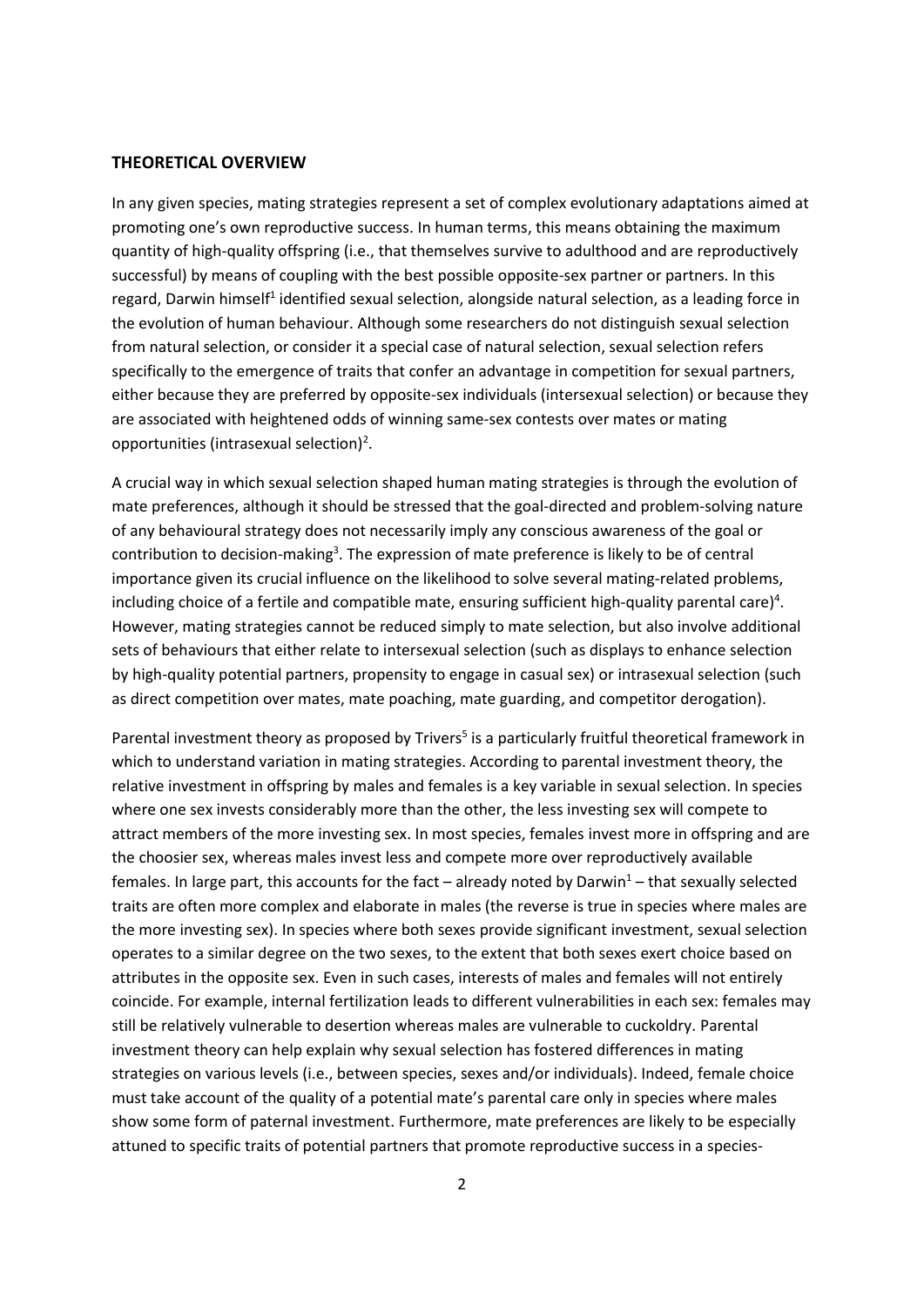specific manner. Finally, reproductive strategies may differ between the members of the same sex within the same species, for example more attractive individuals may afford to be choosier or less investing than less attractive counterparts).

Similar to other mammals, minimum (also coined obligatory) parental investment in humans shows relatively large sex differences. Female parental investment is primarily related to pregnancy and lactation, which are both energetically costly and time-consuming. In contrast, the minimum possible investment by males consists of fertilization. As the difference between female minimum and actual levels of parental effort is relatively small, there remains more variation in levels of investment among men, and thus greater variability in male mating strategies. Even so, the actual level of sex differences in parental investment is considerably smaller than that suggested by the obligatory minima, and men show various forms of parental care and investment in most human cultures. There are several possible explanations for this, including the possibility that biparental care is favoured because of human infant altriciality – paternal investment may therefore help to increase male reproductive success. Another hypothesised reason relates to predicting and detecting when a woman is fertile (Box 1), resulting in men who remain near a mate both for further mating opportunity and also paternal care. Thus, inconspicuous fertility and female internal fertilization may exert powerful influence on male mating behaviour, which can work in opposite ways according to conditional pros and cons. On one hand, paternity uncertainty might promote male mate desertion, while on the other, the motivation to increase paternity confidence could also help to promote male investment. As already highlighted by several authors<sup>e.g., 4,6,7</sup>, complex human sociality has led to the evolution of a multifaceted set of mating strategies that varies adaptively according to sex, temporal context, ecological factors and culture, as well as individual characteristics such as mate value and fertility status.

### **Box 1. Concealed ovulation and monogamy**

It has been hypothesized that one of the main reproductive problems faced by men during human evolution is women's concealed ovulation, which strongly decreases paternity confidence<sup>3</sup> (although the proportion of children conceived by men other than women's social partner is much lower – likely less than  $5\%$ <sup>8</sup> – than previously reported). It has been proposed that concealed ovulation has fostered the evolution of long-term pair-bonding in men<sup>9</sup>, because monopolizing access to a woman would strongly increase the probability of paternity, a selective advantage that is likely to outweigh the associated costs (e.g., time, effort, the loss of other copulation opportunities).

However, this topic remains controversial, for several reasons. First, it has been pointed out that the idea that women attempt to signal their ovulatory status (by wearing more revealing or sexier clothing at ovulation, for example<sup>10</sup>) is at odds with the concept of functional advantages in concealing it<sup>11</sup>. Second, recent studies in which people rate stimuli of women collected during fertile and non-fertile phases of the menstrual cycle show that men (and women) can in fact discriminate some cues of estrus<sup>12-14</sup>, raising questions about how completely ovulation can be considered to be 'concealed'. Third, relatively inconspicuous ovulation is not exclusive to humans, being also observed in other primate species<sup>15</sup>. Indeed, current phylogenetic analyses indicate that 'non-advertised ovulation' might be the ancestral state in the last common human-chimpanzee ancestor, and what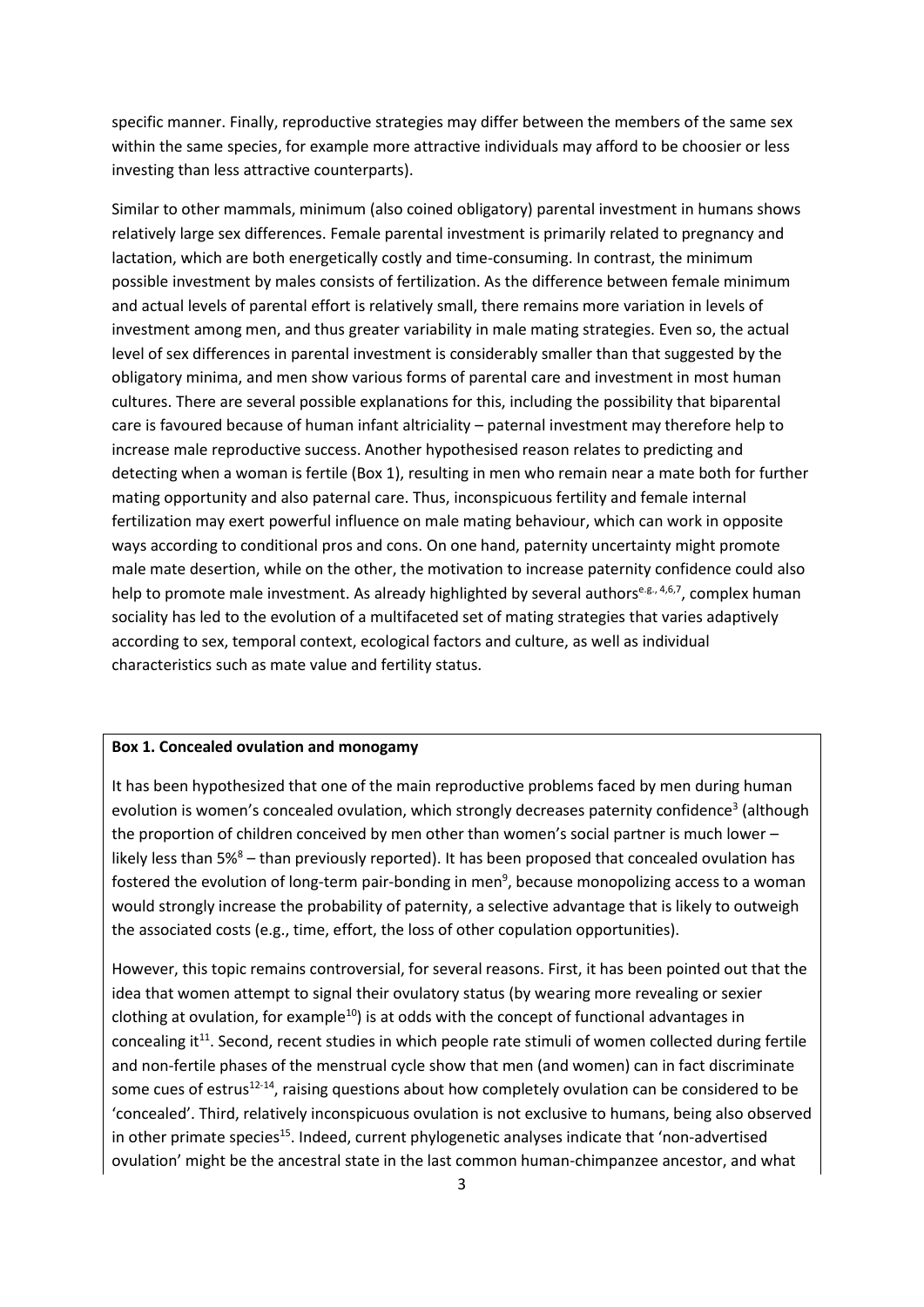needs to be explained in adaptive terms is not 'concealment' but rather the development of conspicuous sexual swellings in the chimpanzee lineage<sup>16</sup>. Fourth, in line with this suggestion, the relative inconspicuousness of ovulatory changes in women coupled with the low rate of ovulation detection in men has led some researchers to argue that these might plausibly be interpreted as simple non-adaptive by-products of underlying hormonal changes across the cycle<sup>11</sup>. In other words, both the argument that concealed ovulation is a specific adaptation and consequent conjecture regarding adaptive functional explanations, such as through enhancing paternity confidence, are rendered unnecessary. Finally, it should also be noted that the supposed outcome of the proposed adaptation, exclusive monogamy, is not the only mating pattern adopted across human populations and cultures. We can also observe serial monogamy, polygyny, polyandry or polygynandry, levels of which appear to depend on both individual and ecological factors $17-19$ .

In summary, the causal link between 'concealed' (or nearly concealed) ovulation and monogamy should be considered with caution, and it has been suggested that humans could be naturally inclined to polygyny, with monogamy arising from polygyny because of socioecological factors<sup>19</sup>. Nonetheless, it is undisputable that – at least when a polygynous mating strategy cannot be pursued successfully – monogamy can promote men's fitness in various ways, for instance by increasing offspring survival<sup>20</sup> and increasing the likelihood of being selected by a desirable partner (e.g., because of attractive women's greater demand for cues of parenting proclivity and emotional commitment in a potential mate $^{21}$ ).

#### **MATE PREFERENCES**

Mate preferences of men and women show many similarities. For example, both sexes prefer partners who are intelligent, kind, understanding and healthy, as well as partners who share their values, worldviews, intellectual level and personality characteristics<sup>6</sup>. Physical attractiveness is an important component, though not the only one. While the nature of the physical traits associated with attractiveness varies between sexes, sex-typical levels of attractiveness enhances reproductive success for both sexes<sup>22</sup> and is generally associated with health<sup>23</sup>. However, mate preferences for physical attractiveness and other traits also exhibit certain differences that are consistent across culture and historical period<sup>24,25</sup> and which arise as a consequence of facing different adaptive mating problems during human evolution<sup>3</sup>. The main source of such differences likely results from different levels of minimum parental investment<sup>5</sup>.

As a consequence, across cultures, men particularly favour partners showing cues of fertility such as youth and physical attractiveness, whereas women place relatively more emphasis on cues of provisioning ability such as good financial prospects and social status<sup>24</sup>. Relatively speaking, it appears that physical traits carry greater weight in determining female attractiveness to men, while status- and/or personality-related traits are relatively important in determining men's attractiveness to women<sup>26,27</sup>. For example, whereas men especially appreciate women's facial femininity (probably because of its link with reproductive value and health $^{28}$ ), women do not show such a clear preference for men's facial masculinity, notwithstanding its association with certain desired traits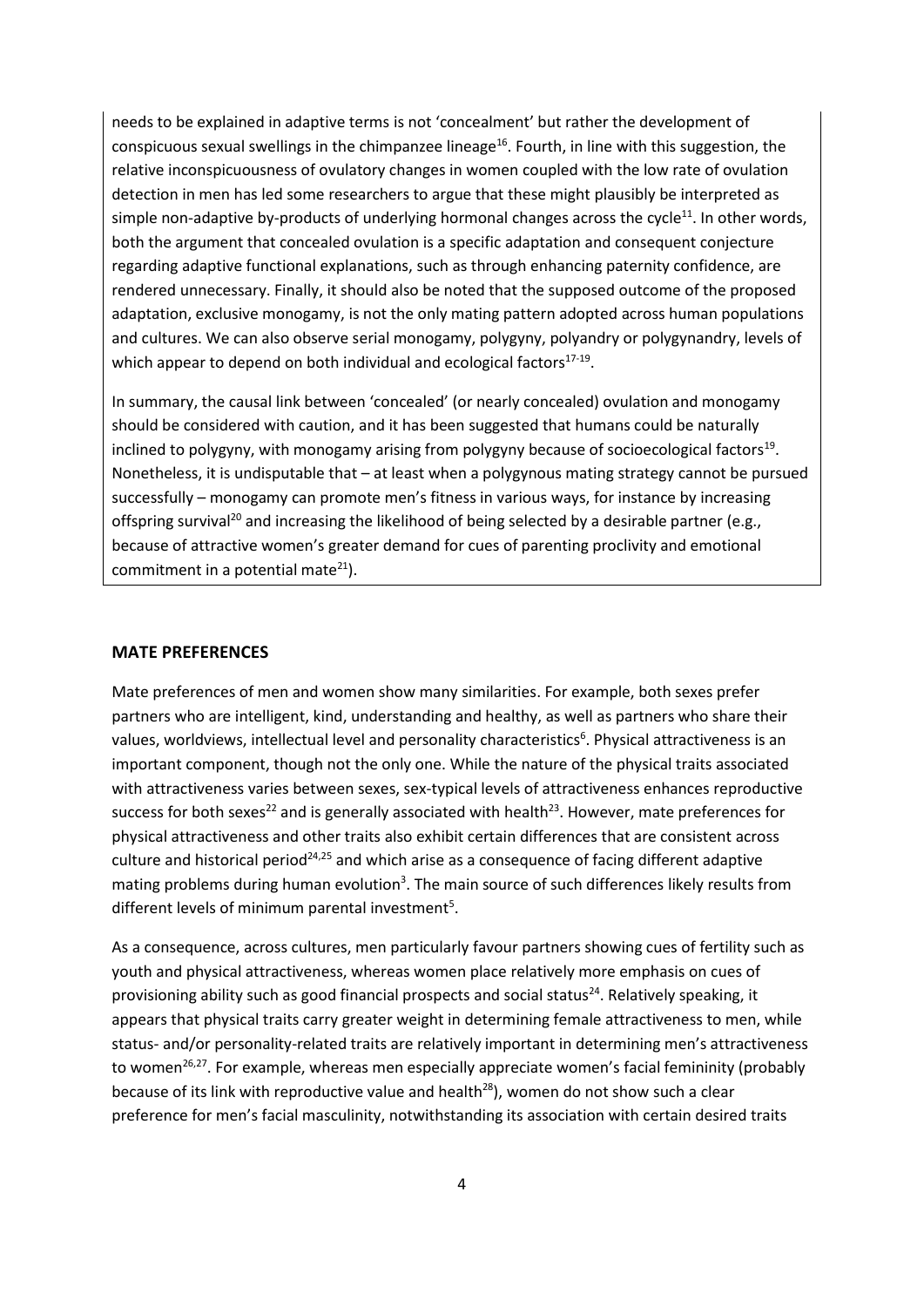such as dominance<sup>29</sup>. Furthermore, socioeconomic status enhances reproductive success for men more than for women<sup>30</sup>, likely also because high-status men marry younger women<sup>31</sup>.

In turn, mate preferences exert strong influences on several mating-related behaviours. For example, mate retention efforts among men are positively related to their partner's youth and physical attractiveness; among women, similar efforts are more related to the partner's income and ambition for status<sup>32</sup>. Similarly, the relative importance that men and women place, respectively, on a partner's sexual fidelity and willingness to invest<sup>24</sup> might be responsible for men appearing especially concerned about a partner's sexual infidelity (given the risk of lowered paternity confidence), whereas women appear relatively concerned by the threat of emotional infidelity (given the risk of commitment and resource loss)<sup>33</sup>. We note that there is some debate surrounding this particular finding, particularly on whether the emergence of this sex difference in jealousyevoking events is attributable to methodological factors such as the use of forced-choice paradigms (e.g., see  $34,35$ ). Further work is clearly needed in this regard.

## **THE ROLE OF COMPETITIVE NICHES**

As previously stated, the different roles ancestral women and men played in parental care may provide a reasonable ground for sex-specific mate preferences, mate choice and mating strategies. For example, an obvious consequence of the different minimum parental investment provided by human males and females<sup>5</sup> is that men can potentially exploit different mating strategies. One possible outcome of this is that men have higher reproductive variance than women and this is mostly explained by variation in mating system<sup>36</sup>. In societies where polygyny is more common, men are therefore likely to compete more heavily for mates than women. On the other hand, the relatively high investment of human males compared to most animal species can also result in some form of female competition<sup>37</sup>.

Moreover, it is at least plausible that the division of labour induced by their complementary roles in the ancestral economy led women and men to spend time in relatively different environments and to face different adaptive problems, thus promoting sex differences in some aspects of both anatomy and cognitive abilities. This may help to explain both sex differences in many tasks as well as sex-specific mate preference patterns<sup>38</sup>. Specifically, it has been proposed that many anatomical and behavioural sex differences were shaped by the division of labour, in particular regarding hunting<sup>e.g., 39</sup>. Socioeconomic and cultural factors further modulate sex differences in subsistence activities<sup>40</sup>, although it has been suggested that socioeconomic factors play a relatively minor role compared to biological factors<sup>e.g., 41</sup>.

Several authors have cast doubt on the notion that division of labour was the main force leading to sex differences during human evolution, favouring instead an explanation based on male intrasexual competition<sup>e.g., 37,42</sup>. For example Puts<sup>37</sup> suggests that, given larger size and their ability to constrain women's choices, the dominant mode of sexual selection in men should be through intrasexual contests and the ensuing monopolization of women. There are several lines of support for the idea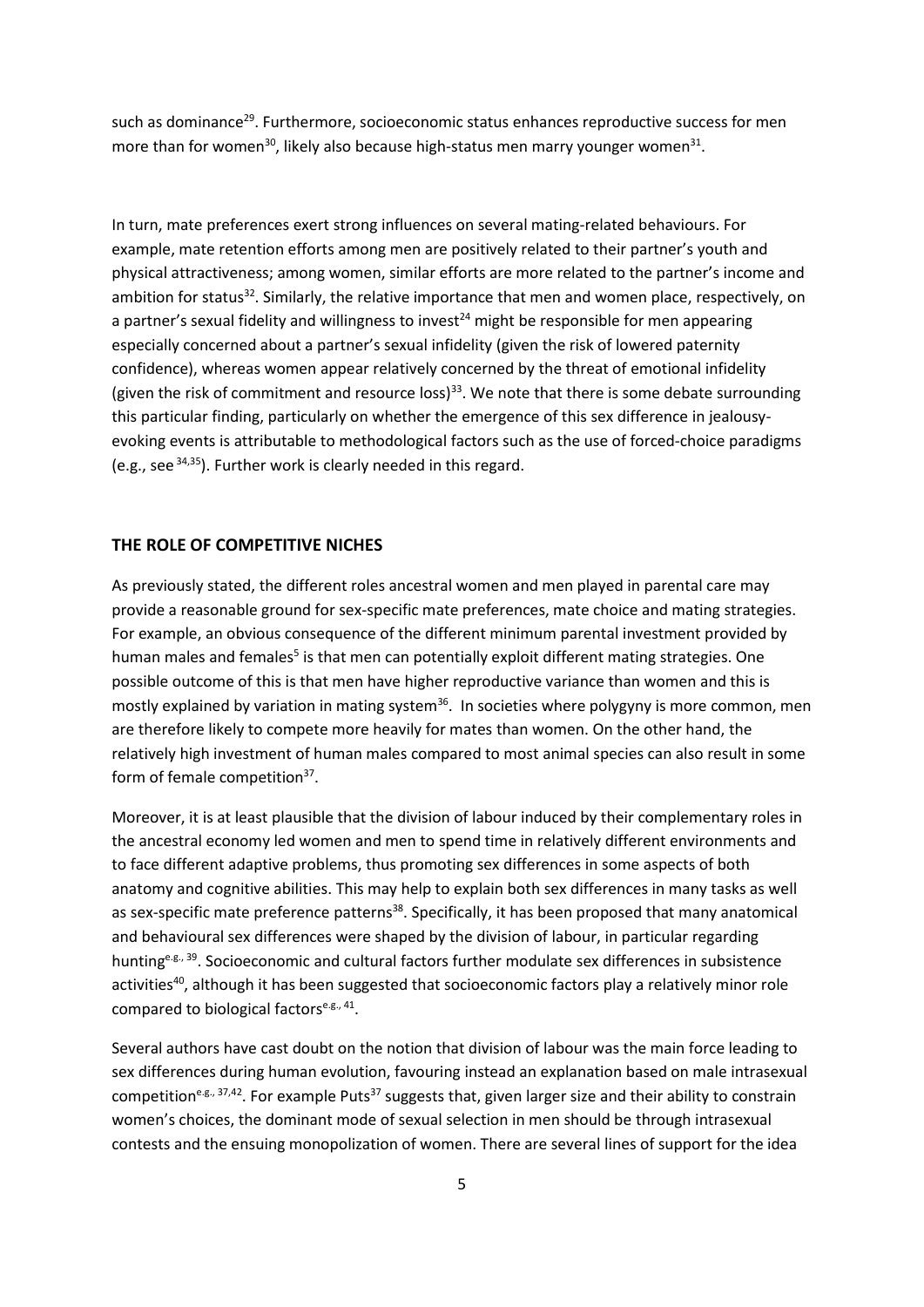that male contests constituted a strong evolutionary force during human evolution, ranging from differences in physical aggressiveness between men and women to the richness of male facial and body displays that signal threat and fighting ability<sup>37,43-48</sup>. Puts<sup>37</sup> describes three main ways in which male contests may have affected men's mating opportunities: i) coalitional aggression might have fostered the acquisition and defence of women against other groups of men; ii) men might have used force or the threat of force within their groups to acquire and defend one or more long-term partners or to obtain more short-term partners; and iii) contests might have contributed to the acquisition of resources, territory or status which serve to attract women. The development of a wide range of sexually dimorphic traits could thus be directly explained by intrasexual competition, whether it is body size or some aspects of cognitive ability. He also suggests that intrasexual competition could be indirectly important, through its effect on women's preference. In other words, men possessing certain traits (e.g. large size, muscularity, deep voice) could be preferred by women precisely because such traits reflect competitive ability, and this view seems to be corroborated by findings indicating that some male traits may not have evolved as primarily sexual ornaments. For example, masculine traits in male faces, bodies and voices are more associated with women's impressions of men's dominance than attractiveness<sup>49</sup>. Furthermore, while Miller<sup>50</sup> argues that various aspects of human behaviour (e.g. language, art, morality) could have developed as a result of mutual mate preferences for cues of intelligence, creativity, and moral character, Puts<sup>37</sup> suggests that the fact that such behaviours are displayed more conspicuously by men than by women<sup>51</sup> could be consistent with an additional role in intrasexual competition.

Regarding female strategies, Puts<sup>37</sup> hypothesizes a crucial role for men's choice, suggesting that ancestral women competed to be the most attractive in order to lure the most desirable men, whether for genetic quality or for cues of higher investment. Consistent with this view, women lack traits designed for contest competition, but rather possess sex-typical anatomical traits that may have been selected by men's mate choice<sup>29,52</sup>; female-female competition usually involves more indirect strategies such as gossip, stigmatization and social exclusion<sup>53</sup>. In contrast, women's anatomical traits appear to cue general and reproductive health<sup>54</sup>.

Sex differences in competitive strategies are observed in a variety of contexts. Although use of violence is usually stigmatized in modern society, we can also observe other forms of competitive behaviour which can lead to increased status<sup>55</sup>. In this regard, sporting contests could have developed primarily in order to provide men with alternative and more socially acceptable arenas for intrasexual competition<sup>56</sup>, which could account for the greater interest of males in sports, and especially team sports and contact sports. In one diary study comparing men and women, men competed more in sports while women competed more about looking attractive<sup>57</sup>. Furthermore, men more than women base their feelings of self-worth on outdoing others in competitions, whereas women more than men base such feelings on being physically attractive<sup>58</sup>.

The relative weighting of attractiveness and status/dominance in the establishment of women's and men's intrasexual hierarchies is also reflected in the fact that observers selectively attend to attractive women and high-status/dominant men<sup>59</sup>. Consistently, women and men exhibiting sextypical sexually selected traits receive more consideration by public opinion and media. For example, media are biased toward male sports coverage $^{60}$ , and female athletes are too often evaluated in terms of appearance compared with male athletes<sup>61</sup>. The sexualized representation of women is not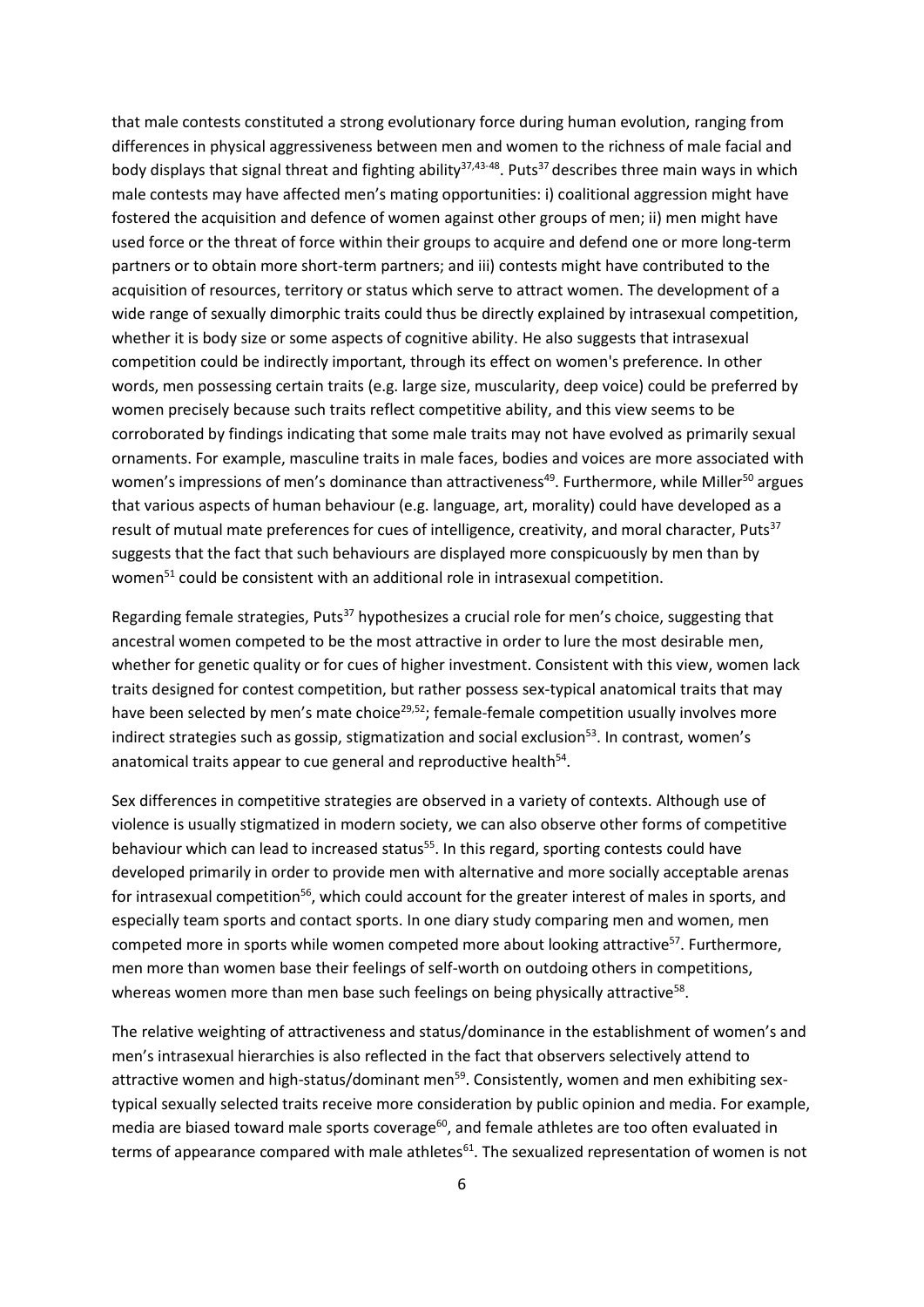limited to the sport domain, but is widespread in the media<sup>62</sup>. Moreover, representations of the 'ideal' female body as unrealistically attractive and thin, and of the 'ideal' male body as exceedingly muscular, appears to contribute to specific concerns with weight loss and muscle gain in young women and men, respectively<sup>63</sup>. In this way, levels of intrasexual competition provide a useful perhaps the most informative – perspective by which to understand sex differences in physical exercise, cosmetic surgery, steroid use, eating disorders and a number of other psychopathological symptoms<sup>64</sup>. Furthermore, it corroborates the idea that an ancestral history of male contest competition could help to explain several adversities afflicting current society, such us war, homicide, criminality and bullying<sup>37</sup>. Sex differences in ancient competitive niches could also be responsible for a multitude of other, less detrimental effects, such as several personality differences between women and men. For example, the observation that men are on average more willing to take risks than women has implications for behavioural economics, such as differences in entrepreneurship<sup>65</sup>.

Of course, it is not possible to ascribe every sex difference observed in human behaviour to differences in competitive strategies. For example, female superiority in emotion perception is more likely due to women's responsibility for child-rearing throughout human evolutionary history<sup>66</sup>. Furthermore, empirical evidence indicates that both intra- and intersexual selection contributed to some sexually dimorphic traits of mating-related psychology and appearance. For instance, some male traits are both sexually attractive to women and intimidating to other men<sup>52</sup>, and women can also resort to intrasexual physical aggression when competing for desirable mates<sup>67</sup>. In this regard, there remains dispute about sex differences and similarities in human sexuality, notably regarding the extent to which the sexual interests and strategies of men and women diverge<sup>68</sup>. On the other hand, given that different mating strategies are expressed according to socio-ecological circumstances<sup>17-19</sup> and that – when possible – males make use of their status in order to procure as many mates as possible<sup>69</sup>, the model proposed by Puts<sup>37</sup> remains a valid framework for studying sex differences in mating strategies.

## **EFFECTS OF MATE PREFERENCE OF ONE SEX ON BEHAVIOUR OF THE OPPOSITE SEX**

It can be assumed that, over evolutionary time, the mate preferences of one sex shaped the mating behaviour of the opposite sex<sup>4</sup>. Furthermore, if mate attraction is a major factor in intrasexual competition<sup>70,71</sup>, then individuals should be accurate in judging what members of the opposite sex seek in a potential mate<sup>72</sup> and believe that possession of such traits will be useful in order to attract a partner<sup>73</sup>. Consistent with this, as an expected consequence of women's preference for men with resources, men are more likely than women to exhibit resources and related cues and to derogate potential sexual competitors by stating that their antagonists lack these qualities<sup>32,74</sup>. Similarly, as an expected consequence of men's preferences for attractive and sexually faithful women, women are more likely than men to enhance their appearance and to derogate potential sexual competitors by highlighting their antagonists' lower physical attractiveness or by labelling them as sexually promiscuous and unfaithful<sup>32,74</sup>.

According to Sexual Strategies Theory<sup>3</sup>, the use of deception is one logical consequence of competition to achieve and display traits desired by the opposite sex. For example, men might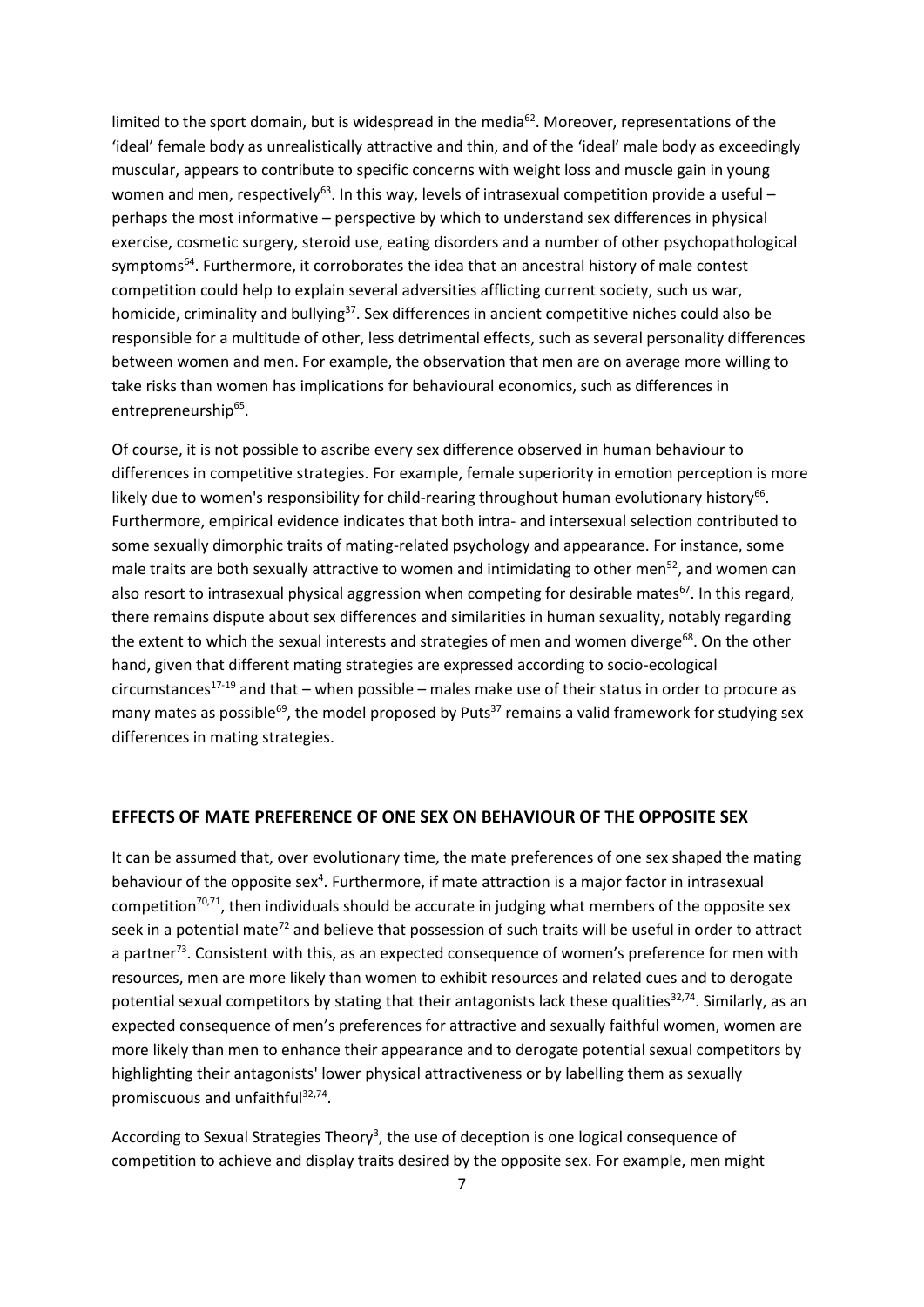display cues of long-term interest in order to obtain casual sex, whereas women might emphasise cues of fidelity in order to obtain resource investment from men. On the other hand, both sexes are likely to have evolved psychological mechanisms to detect deception. Psychological mechanisms in men might be tuned to detect signs of infidelity, to focus on reliable predictors of infidelity (such as promiscuity), and to withdraw investment from children whose paternity is dubious. In women, psychological mechanisms might be especially tuned to detect the occurrence of deception in commitment displays, to focus on reliable predictors of long-term commitment, and to require considerable levels of commitment which are costly to fake (such as prolonged courtship) before consenting to sex. In fact, research shows that men are more likely than women to exaggerate their commitment and financial resources, whereas women are more likely than men to exaggerate their physical attributes<sup>75</sup>. Similarly, levels of concern (or upset) about specific forms of deception varies according to each sex's favoured sexual strategy, women being more upset by deception about resources and commitment and men by deception about sexual access<sup>76</sup>.

Men and women also appear to be threatened by different qualities of their same-sex rivals. Men report greater distress when a rival who is interested in their partner surpasses them on resources and strength, while women are similarly concerned by more physically attractive rivals<sup>77</sup>. Men and women exhibit more jealousy when rivals are dominant or physically attractive, respectively<sup>33</sup>. Similarly, men's mate guarding is specifically triggered when they are confronted with rivals with superior economic resources or prospects, whereas women's mate guarding is specifically triggered when they are confronted with more physically attractive rivals<sup>78</sup>. Consistent with such findings, the two sexes exhibit different mate retention tactics, with men using resource display more than women, and women using appearance enhancement more than men<sup>32</sup>.

## **FACTORS AFFECTING MATING STRATEGIES**

Although we argue that mating strategies are shaped by selection over human evolutionary history, this does not imply that they are fixed and inflexible, nor are they shaped only by sex-specific selection pressures. Indeed, the adaptive function of mating strategies is enhanced by their plasticity, which allows for condition-dependent expression and adjustment to a variety of social and contextual factors<sup>6,7,17</sup>. In this section, we review some of these key factors.

## **Individual differences**

Individual differences are known to affect mating strategies of both men and women. In this regard, a key concept in evolutionary psychology is *sociosexual orientation*, a notional continuum in which individuals vary from considering sexual activity only within long-lasting and committed romantic relationships (restricted sociosexual orientation) to being open to brief and uncommitted sexual encounters (unrestricted sociosexual orientation)<sup>79</sup>. An individual's position on this continuum might equate to propensity for long-term versus short-term mating as envisaged by Sexual Strategies Theory<sup>3</sup>. Men report to be less restricted than women across several cultures<sup>17</sup>. Simpson and Gangestad<sup>80</sup> found that sociosexual orientation is associated with evolutionarily consistent mate preferences: restricted individuals are likely to prefer kind, affectionate, responsible and loyal mates, whereas unrestricted individuals are likely to prefer physically and sexually attractive mates.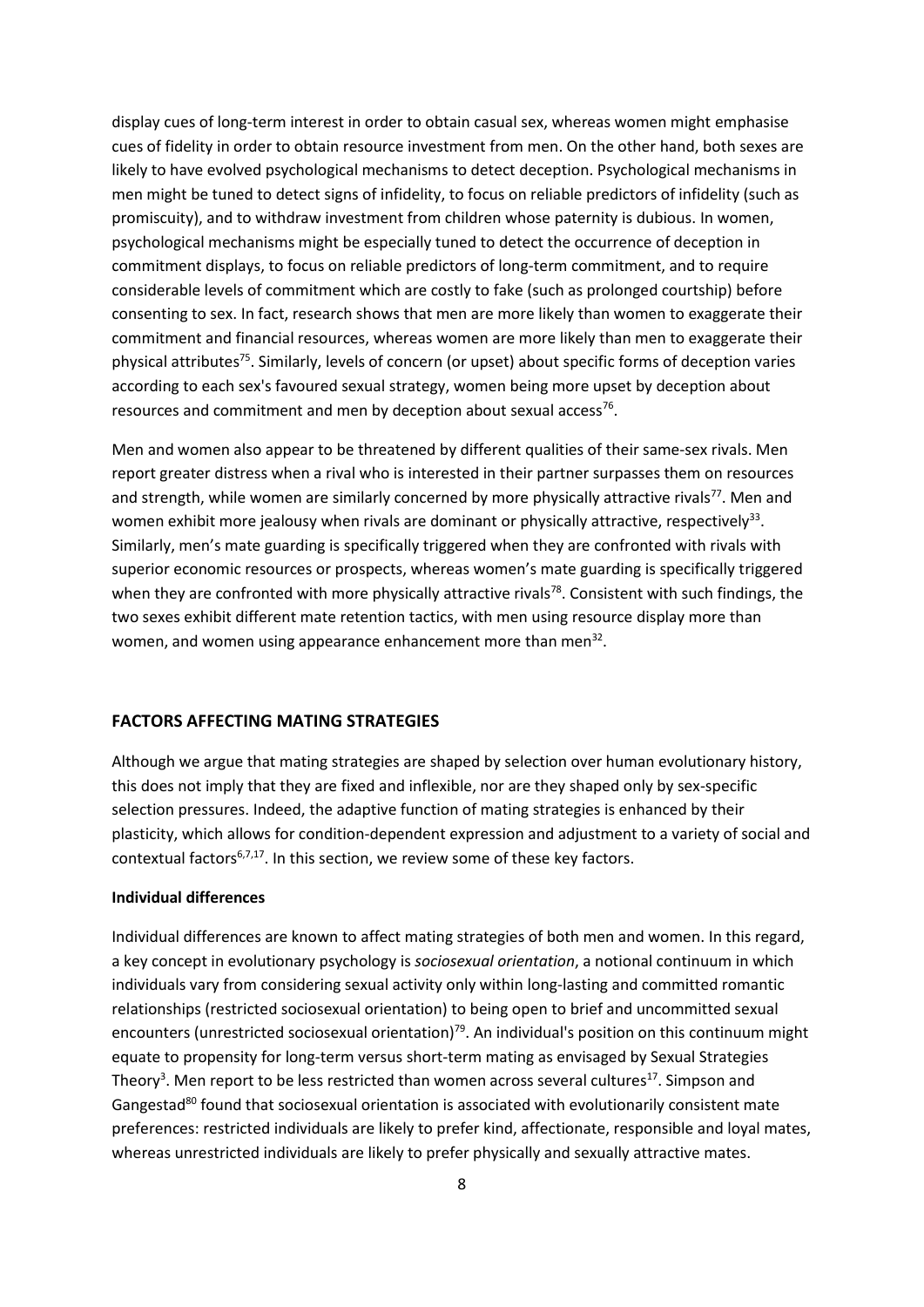Sociosexual orientation is also linked to several other instances of mating-related individual differences, such as variation in personality traits, attachment styles, and gender roles<sup>81</sup>.

Given some doubt that a single unitary dimension might accurately reflect individual differences in sociosexuality, a revised formulation<sup>82</sup> of the initial sociosexual orientation index has been proposed, which includes three separate components: behaviour (i.e., the quantity of previous short-term sexual encounters), attitude (i.e., the evaluative disposition toward uncommitted sex), and desire (i.e., the dispositional motivation to invest efforts into short- versus long-term mating tactics). Another criticism of the original concept of sociosexual orientation is that restricted and unrestricted mating behaviours are considered along a single bipolar continuum. It has been argued that a multidimensional measure that independently assesses interest and openness to both short- and long-term mating strategies would be more useful, especially because individuals might pursue both tactics simultaneously<sup>83,84</sup>. Indeed, accounting for both short- and long-term orientations allows a better understanding of both between-sex and within-sex variations in mating psychology, revealing that i) women and men differ more in their orientation toward casual sex than in their orientation toward long-term committed relationships; ii) within each sex, short- and long-term orientations correlate differently with other theoretically relevant variables; and iii) important sex differences are observed when correlating individual characteristics (e.g., personality traits, attachment styles, mate preferences) and either short- or long-term orientation83,84.

One's *mate value* is another important predictor of individual difference in mating strategies and mate preferences. Mate value can be defined as one's attractiveness to members of the choosing sex, relative to those others against whom one is compared<sup>6,85</sup>. It has been proposed that individuals with high mate value should be more able to pursue their sex-specific preferred strategy compared to same-sex individuals with low mate value<sup>7,22,86</sup>. Thus, and in line with what we have discussed above, men with significant resources (i.e. with high mate value) show stronger preferences for physically attractive women than men with relatively low mate value; physically attractive women also show stronger preferences for men with resources. For example, in analysis of personal advertisements, individuals who offer traits sought by the opposite sex are also more demanding of certain traits in potential respondents, compared with those not offering such traits<sup>87</sup>. In experimental tests, women who rate themselves as attractive show stronger preferences for masculinity in male faces judged for a long-term relationship<sup>88</sup>, while men who perceive themselves as attractive show stronger preferences for femininity in female faces judged for a short-term relationship<sup>86</sup>. Similarly, women with low waist-to-hip ratio (perceived as an attractive body shape) exhibit stronger preferences for apparent health and related cues in male faces<sup>89</sup>. Higher demand characteristics in individuals with high mate value could explain why high-status men are more likely to attract a great number of partners, including wives, concubines and lovers<sup>69</sup>, and why more symmetrical men and men with high testosterone levels (i.e., those of putatively high genetic quality) are more likely to have extra-pair copulations<sup>90</sup>.

There is also increasing evidence that several personality traits are associated with mate preferences. In men, sensation-seeking and systemizing are positively related to preferences for feminine female faces<sup>91,92</sup>. In women, stronger preferences for masculine male faces are positively associated with their extraversion, impulsivity, and empathizing<sup>92,93</sup>. Although no direct evidence is currently available, it has been suggested that sensation-seeking in men and extraversion in women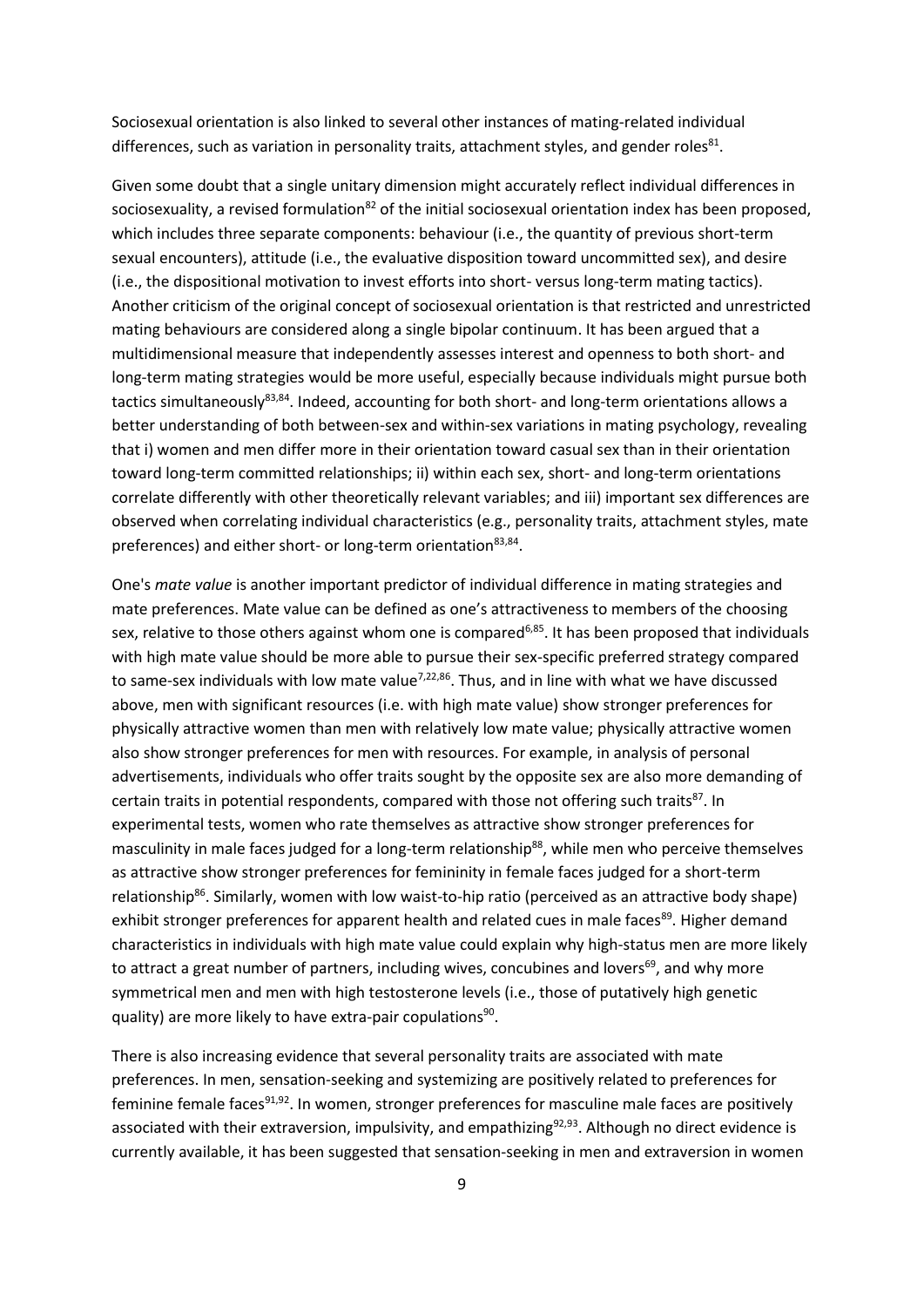might in fact be markers of mate value, leading to heightened demand characteristics for healthrelated cues in opposite-sex faces. Similar effects could be exerted not only by sex-typical physical characteristics (as reported above), but also by sex-typical psychological traits (such as empathizing in women and systemizing in men $92$ ).

It should also be stressed that individual strategic preferences vary according to current circumstances, regardless of an individual's sociosexual orientation, mate value and personality. This can be most easily demonstrated by studies in which social context is experimentally manipulated. For example, enhancing someone's perception of their own mate value through positive statements by others can shift men's attitudes toward casual sex<sup>94</sup>. A different manipulation of self-perceived mate value, through visual exposure to a number of attractive same-sex individuals, decreases women's self-rated attractiveness and also their preferences for masculine male faces, whereas exposure to unattractive same-sex individuals elicits the opposite effects<sup>95</sup>. In social competition between men, a 'win' elicits stronger preferences for feminine female faces<sup>96</sup> and greater sexual interest in women<sup>97</sup> compared with a 'loss'. These kinds of changes may be relatively temporary, but others may have longer effects when linked to more durable social circumstances. For example, different life stages might lend themselves to exploitation of different strategies, such as the adoption of a short-term mating outlook to assess one's own current mate value, as well as the current mating market<sup>3</sup>, at times when this is uncertain. This might explain relative focus on shortterm mating in adolescents. Alternatively, a major change in personal circumstances, such as following a shift in relationship or social status, might warrant a recalibration of one's own mate value, again fostering a period of preference for short-term mating. Evidence also suggests that life changes affect mate preferences in evolutionarily plausible ways. Men's preferences for feminine female faces decline with ageing<sup>98</sup>, and similarly women's preferences for masculine and sexy male faces decline with ageing and pregnancy $99,100$ . As described below, such adjustments in mating strategies could be linked to hormonal changes following marriage, divorce, or parenthood.

#### **Hormone levels**

A great deal of research has demonstrated associations between hormone levels and both mate preferences and mating strategies. First, exposure to androgens in the developing brain may be the main influence on the emergence of universal sex differences in mate preferences, cognition and behaviour<sup>38</sup>, and the role of testosterone and oestrogen surges in shaping development of secondary sexual characteristics and sexual desire are well-established. But hormones continue to play a role into adulthood. In men, for example, sexual behaviour appears closely associated with testosterone levels, which are positively related to preference for short-term mating strategies and to mating over parenting effort. It is now well-established that entering marriage or long-term committed relationships, and embarking on fatherhood, appear to reduce testosterone levels<sup>101-103</sup>. Interestingly, reductions following these commitments appear weaker in men who continue to show a tendency for extra-pair sexual interests<sup>104,105</sup>. These findings indicate that inter-individual differences in hormone levels are associated both with major changes in life stages and with individual differences in mating strategy and effort.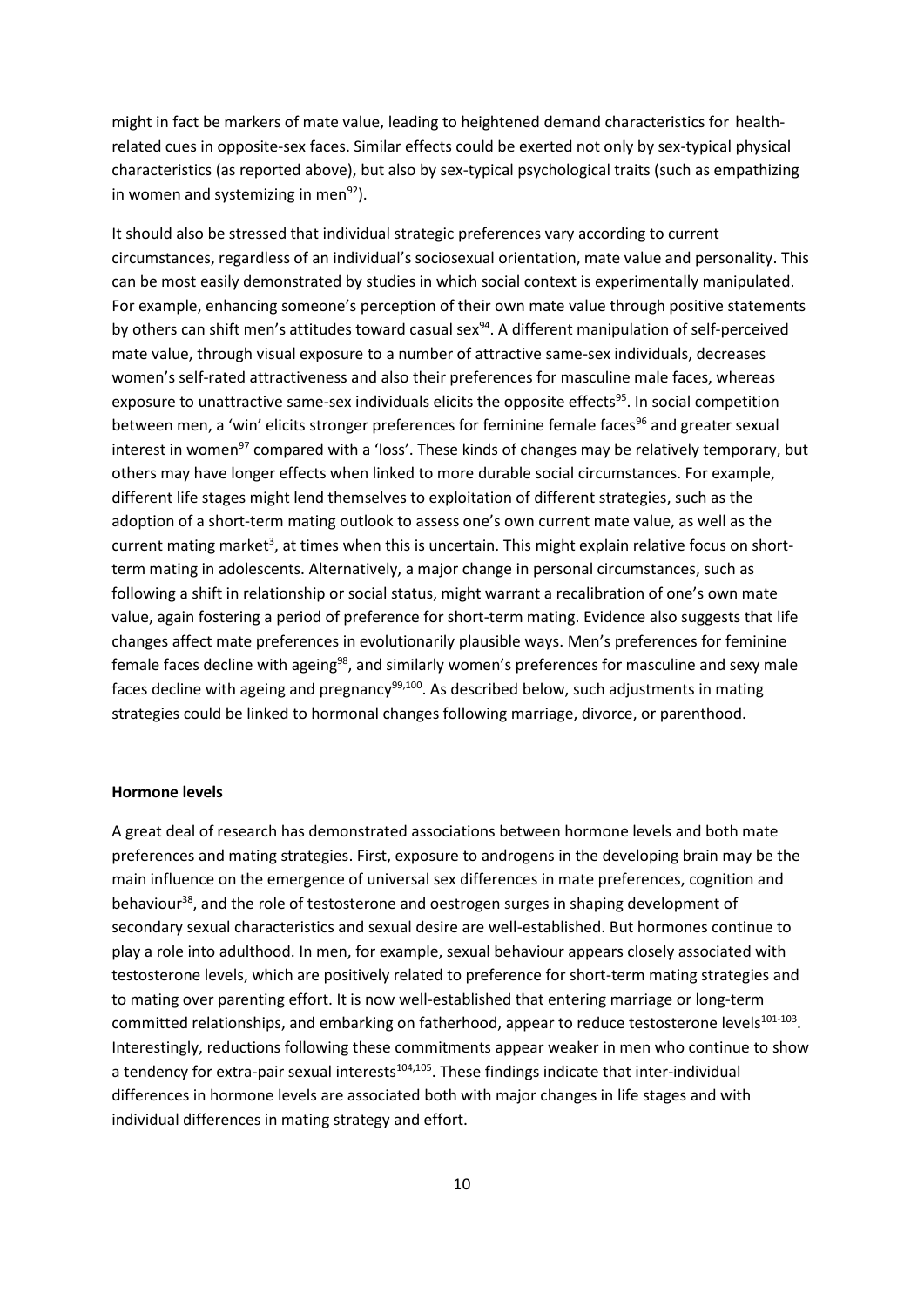Physical attractiveness is also influenced by sex-typical hormone markers, such as facial masculinity in men and facial femininity in women<sup>28,106</sup>, but individual variation in such traits would normally reflect early developmental exposure to sex hormones and are relatively fixed by adulthood. Much more subtle and transient effects on appearance and attractiveness are seen in changes across a woman's menstrual cycle, such as increasing facial attractiveness around the fertile phase (see also Box 1), presumably determined by changes in estradiol and progesterone<sup>12,13</sup>. Cyclic hormone fluctuations also calibrate both women's sexual desire and behaviour. For example, estradiol and progesterone show positive and negative effects, respectively, on self-reported sexual desire<sup>107</sup>, women appear to wear clothing to attract men during the ovulatory phase<sup>10</sup>, and their likelihood of wearing red at this time (another proposed courtship tactic) increases in line with the estradiol-toprogesterone ratio<sup>108</sup> (although – as noted by Havlicek et al.<sup>11</sup> – this is at odds with the idea of concealed ovulation; see Box 1).

Hormonal levels also appear to influence preferences. In men, preference for facial femininity in women is stronger when their salivary testosterone is high<sup>109</sup> and is positively correlated with their average salivary cortisol<sup>110</sup>. In women, estradiol levels correlate positively with preferences for faces of men with higher testosterone concentrations<sup>111,112</sup>, early follicular testosterone levels are positively associated with preferences for male facial masculinity<sup>113</sup>, and fertility is associated with a stronger preference for masculinity across the ovulatory cycle (comparing fertile and non-fertile phases<sup>106</sup>) and across age (comparing fertile and non-fertile women or pre- and post-menopausal women<sup>100,114</sup>), although it is worth noting that some recent, well-powered studies do not find some of these effects<sup>115</sup>.

#### **Relationship type**

The type of relationship sought (i.e., long-term vs. short-term) appears to be another factor affecting mate preferences. On the whole, it appears that men are more inclined than women towards shortterm mating opportunities, and women are more inclined toward long-term mating commitment compared to men<sup>3,7,17</sup>. Evidence for this includes findings that men desire larger numbers of sexual partners than women in any given future time interval (ranging from the next month to lifetime)<sup>3</sup>. In view of the constraints imposed on women by pregnancy, lactation and menopause, such a pattern is a likely consequence of the fact that the potential reproductive benefit of mating with numerous partners is much lower for women because, differently from men, they cannot as easily increase the number of offspring by having sex with several mates.

Despite this, and in light of the individual differences and hormonal effects reviewed above, Sexual Strategies Theory<sup>3</sup> incorporates the possibility for individuals of both sexes to strategically pursue both long- and short-term mating strategies. The expression of mate preferences will vary accordingly, which leads to specific predictions regarding the nature of benefits that men and women can gain at different times. For men, the main benefit of short-term mating would be the possibility of inseminating more than one woman, and in this mating context men seem to desire and prefer cues of sexual availability in potential sexual partners. In contrast, the main benefit of long-term mating would be the possibility of monopolizing a woman's reproductive capacity, leading to preference for partners who are young and physically attractive (i.e., showing cues of high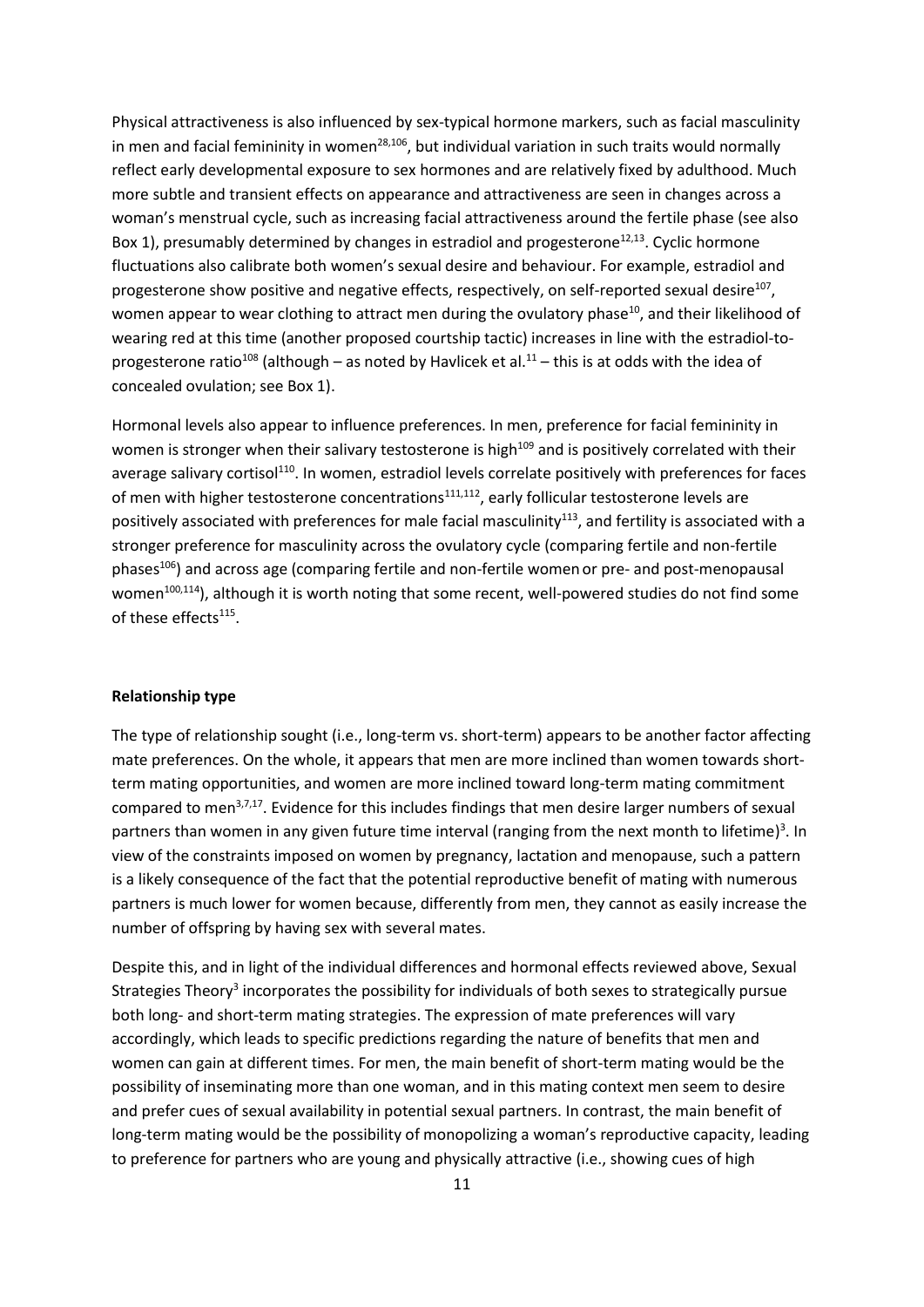reproductive value), as well as sexually loyal and faithful (i.e., showing cues of paternity confidence). For women, the main benefit of long-term mating is continuous access to a partner's resources and parental investment, so women should prefer long-term mates who exhibit high ambition, industry, earning capacity, education and generosity (i.e., showing cues of ability and willingness to invest). Women can also benefit from short-term mating (including extra-pair mating) through the possibility of gaining genetic quality in potential offspring<sup>90</sup>, and in this mating context women seem to desire men possessing phenotypic cues of good genes, such as attractiveness and masculinity. The predictions of Sexual Strategies Theory<sup>3</sup> have been supported by a number of independent studies<sup>116-118</sup>.

At this point, we add some caveats to the necessarily brief description of Sexual Strategies Theory provided above. First, the mating preferences of each sex in each context must be considered as relative rather than absolute. For example, in both contexts women desire men possessing cues of both resources and good genes; what differs between the two contexts is the relative weighting attributed to the different cues. Second, the distinction between long- and short-term mating should be considered more as representing the opposite poles of a continuum rather than as a pure dichotomy: the adoption of either depends on a complex cocktail of social and ecological conditions<sup>7</sup> and individuals can even pursue mixed mating strategies, further illustrating the adaptive plasticity of mating strategies<sup>4</sup>. Third, we have classified relationships according to their temporal axis (i.e., long-term vs. short-term) as originally suggested by Sexual Strategies Theory, but this can be misleading. For instance, some relationships may be short because the qualities of one of the partners are not satisfying for the other partner, even though both parties were initially motivated to pursue a long-term relationship. Similarly, some long-lasting relationships, such as in the case of friends with benefits, share more commonalities with short-term mating due to their low level of commitment<sup>119</sup>. Thus, we think that in many cases a classification based on commitment (i.e., committed vs. uncommitted) might be more suitable because it more precisely captures the underlying mating psychology. Finally, it should be noted that men are almost as demanding as women for committed and long-term relationships<sup>3,120</sup>, that is when substantial investment is made by both parties. On the contrary, for uncommitted or short-term relationships, men's standards appear somewhat relaxed while women's standards remain relatively exacting, because of the differential minimum investment in offspring<sup>5</sup>. In summary, mate preferences match the specific reproductive problems faced by each sex in a particular mating context.

#### **Situational and environmental variables**

Mate preferences can also be strongly affected by a range of situational and environmental variables. For example, individuals living in areas with high pathogen prevalence place greater importance on a mate's physical attractiveness, a trait associated with pathogen resistance<sup>121</sup>. Furthermore, a cross-cultural study showed that women's preference for men's facial masculinity – a trait thought to be linked to good health  $-$  is negatively correlated with average national health<sup>122</sup>, although an interesting alternative explanation is that masculinity preferences could be associated more with national income inequality than health, because of associations between inequality and level of male intrasexual competition<sup>123</sup>. Men's preference for women's facial masculinity is also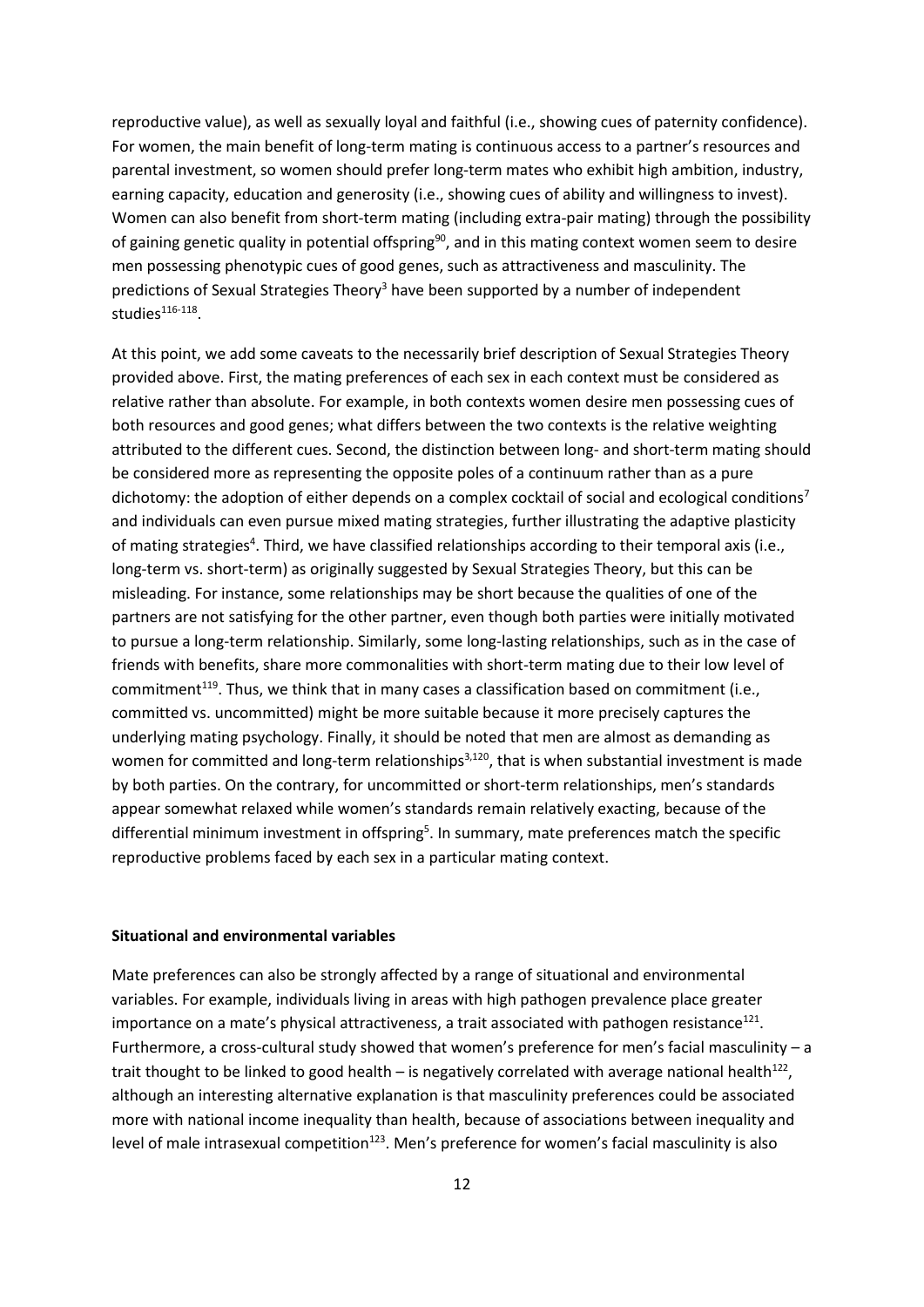negatively correlated with national health, perhaps because of greater relative weighting in men's preferences for cues of resource-holding potential compared with fecundity. In summary, relaxed selection for cues of competitive ability and resource-holding potential lead to more feminine faces being considered more attractive in both men and women, signifying a shift in the locally prevalent benefits associated with mate choice<sup>124</sup>.

Environmental factors, and geographical location in particular, can also influence mate preferences for traits other than physical appearance. For example, urban-dwelling women (where the cost of living is high) demand more resources and fewer emotional qualities in a prospective mate within their personal advertisements<sup>125</sup>. Importantly, Eagly and Wood<sup>126</sup> observed that, across cultures, women's access to resources and power inversely predicts the extent to which women emphasize a potential spouse's earning capacity (see also  $^{127}$ ). In keeping with such findings, people from less socioeconomically developed countries rate the possession of characteristics linked to resource acquisition as more important in a long-term partner, and consider mutual attraction/love as less important than individuals from more developed countries<sup>128</sup>. Similarly, Zentner and Mitura<sup>129</sup> found that gender differences in adaptive mate preferences decline proportionally with increases in national gender equality (but see  $^{130}$  for a methodological criticism).

Besides mate preferences, environment can affect mating strategies in a host of other ways. For example, familial stressors – and father absence during early childhood in particular – are associated in both sexes with several physiological and psychological events, such as behavioural problems, earlier pubertal onset, and more precocious and indiscriminate reproductive behaviour $^{131}$ . These findings are consistent with the hypothesized crucial influence of the early local environment in shaping adult reproductive strategies, mainly by means of attachment styles<sup>132</sup>. In this regard, there is some evidence of a positive link between insecure attachment and short-term mating strategies<sup>133</sup>. Another important factor is the local operational sex ratio (i.e., the relative number of reproductively available men and women). In cultures with a male-biased ratio, men compete more intensely and the mating system is driven by female preference for long-term, monogamous mating. On the contrary, in female-biased cultures, women compete relatively intensely and the mating system is driven by male preference for short-term, more promiscuous mating<sup>17,134</sup>. A related example is that polygynous mating is more common in areas with high pathogen prevalence, where women's preference for men's genetic quality may be more pronounced<sup>17,135</sup>.

The studies described above are based on correlational evidence. Cross-population comparisons are informative, but may be explained by other variables than those to which the effects are attributed. However, the kinds of conclusion reached above are also supported by experimental evidence. For example, women's mate preferences for markers of either good genes or high paternal investment shift when participants are primed with cues of pathogen prevalence and resource scarcity, respectively<sup>136</sup>. Similarly, exposure to visual cues of environmental pathogens increases preferences for mates exhibiting health-related traits, so that women prefer more masculine and symmetrical male faces and men prefer more feminine and symmetrical female faces<sup>137</sup>. Exposure to visual cues of direct male-male competition, violence and wealth<sup>138</sup> also increases women's preferences for masculine male faces. Furthermore, experimental manipulation of perceived sex ratio causes individuals to recalibrate their sociosexual orientation<sup>139</sup>. Finally, when participants are required to indicate the relative importance of different traits of an ideal partner under various hypothetical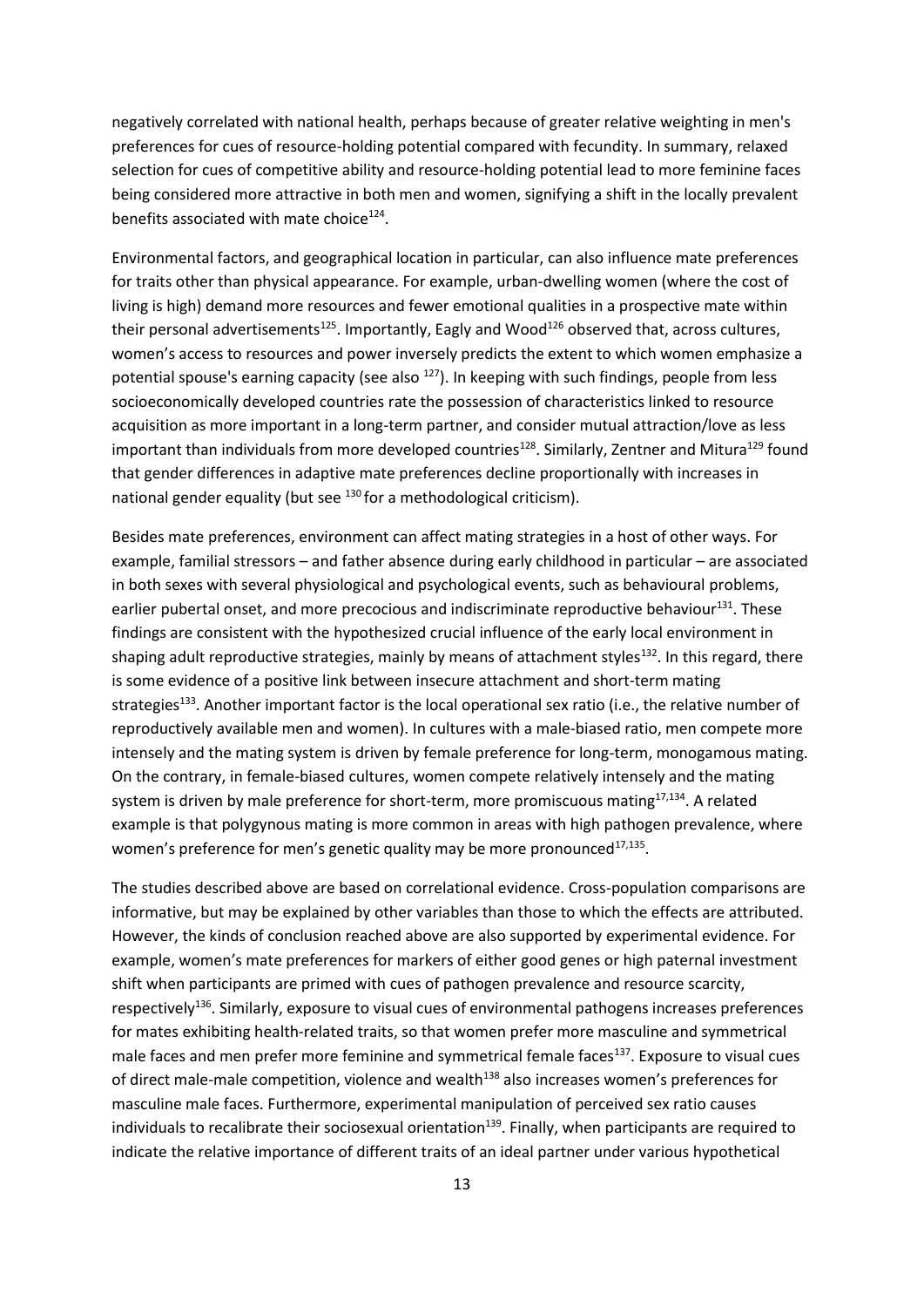scenarios, wealth and dominance are more valued in a poverty scenario and in a violent scenario, respectively, compared to the other scenarios<sup>140</sup>. These examples are powerful as they provide conclusive experimental evidence to support the interpretations reached by correlational analyses of cross-country trends; together, both approaches provide convincing and converging support for the context-contingent adaptive flexibility of human mating strategies.

#### **ACTUAL MATING BEHAVIOUR**

As argued above, if mate preferences have evolved, it must be because they have positively influenced the outcome of actual mating decisions during human evolution (see also <sup>6</sup>). We should therefore expect to see that mate preferences correlate positively with observed mating behaviour. Several lines of evidence support this. For example, women's preference for male facial masculinity as measured in laboratory tests positively correlated with their actual partner's facial masculinity<sup>49</sup>. A rich source of such evidence can be found in studies of 'lonely hearts' advertisements, in which people explicitly list self-attributes they think will attract partners and state characteristics they seek in a partner. Studies of response rates to personal ads show that women are more likely to answer to men describing themselves as tall, well educated, financially secure, and older, whereas men are less likely to answer to women describing themselves as tall, heavy, well-educated and oldere.<sup>g.,</sup> <sup>141,142</sup>. Moreover, the advertising of physical attractiveness positively affects response rates to women's ads more than response rates to men's ads, whereas the opposite is true for the advertising of socioeconomic status $141$ . It is also important to note that both women and men in their personal ads offer those traits which are sought by the opposite sex $^{143}$ .

An alternative line of evidence relates to data on married couples. Women who are physically attractive – and thus with high mate value – tend to marry men with higher social status and more resources compared to less attractive women<sup>144</sup>. Across different periods and cultures, women tend to marry men who are older than they are (likely because men's status and resources usually increase with age), and the age difference between brides and grooms increases with men's age<sup>24,145</sup>. Moreover, brides' youthfulness correlates with their grooms' status and wealth<sup>31</sup>. Buss<sup>6</sup> suggests that a man's occupational status may be the best predictor of the attractiveness of the woman he marries, in line with the idea that men and women of high mate value – namely, those possessing status and attractiveness, respectively – are mutually attracted and actually select each other.

Furthermore, the shift of female mate preferences toward cues linked to underlying genetic quality of partners ('good genes') when pursuing an uncommitted or short-term mating strategy (whose extreme consequences could be observed when seeking a sperm donor<sup>146</sup>) can be exemplified by the case of attractiveness and symmetry (which is deemed to reflect developmental stability, that is the ability to withstand environmental events and genetic stressors which can determine asymmetry in faces and bodies), and thus phenotypic quality and health<sup>147</sup>. Indeed, more symmetric and attractive men have more extra-pair partners and are chosen as extra-pair partners more often than less symmetric, more unattractive men<sup>90</sup>.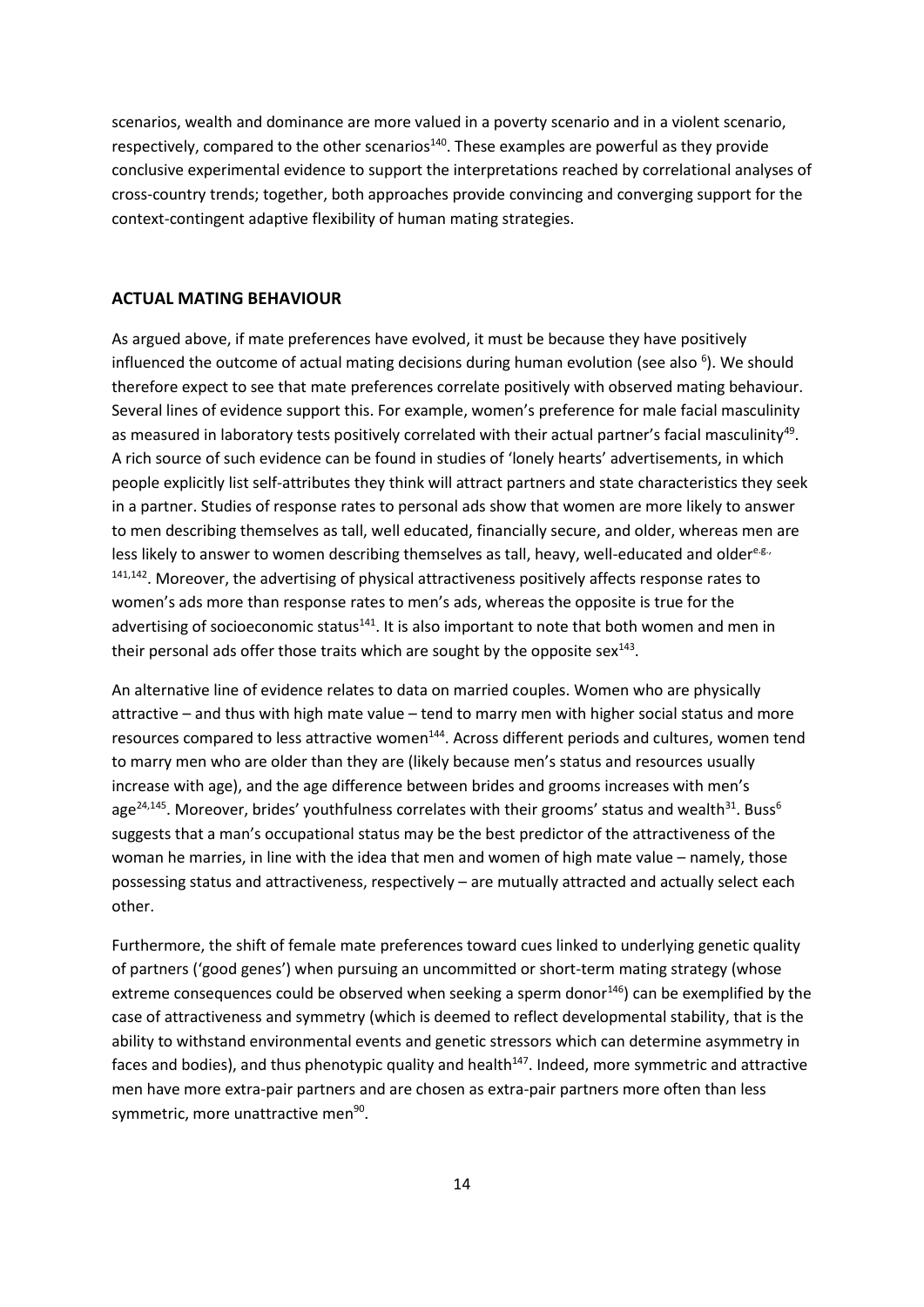Finally, however, it is worth noting that preferences and actual mate choice decisions do not always correspond exactly. This does not imply that preferences are not meaningful, as there are several possible reasons for such a mismatch. First, the chance to attract highly desired potential partners are constrained by the exacting preferences exerted by such individuals $^{21,85}$ , who might not reciprocate interest (e.g., as in the case of assortative mating by attractiveness<sup>148</sup>) or might not be selected because of their ability to attract potential rivals<sup>149</sup>. Moreover, only a few members of each sex possess to a great extent most of the traits (i.e., those exerting positive effects on the fitness of mate and offspring) desired by the opposite sex, and many individuals must compete for such highly desirable potential partners (which could explain the cross-cultural ubiquity of mate poaching tactics<sup>150</sup>). There is a solution to such problems, however, which is that we possess the cognitive flexibility needed to adjust to such situations. For example, there is experimental evidence that people modulate mating standards according to their own perceived mate value, as well as to make trade-offs among their ideals when needed<sup>85</sup>. People also adjust personal preferences in response to social pressure from parents and kin<sup>151</sup>.

#### **CONCLUSION**

Far from being exhaustive, the present review nonetheless highlights how mating strategies are complex and important influences on various aspects of human life. It has been claimede.<sup>g., 37,42,64</sup> that between-sex divergence in intrasexual competition could account for most universal sex differences in psychology and behaviour, so that recent proposalse.g., 152 that sexual selection contributes heavily to shape actual society appear convincing. This view also links intrasexual competition and seemingly unrelated behaviours, such as understanding sex differences in risk taking<sup>153</sup>, drinking games<sup>154</sup> and generosity<sup>155</sup> through the lens of mating displays. Nonetheless, interpretation of the evidence is subject to ongoing debate, particularly in areas such as the evolution of concealed ovulation, sex differences in promiscuity, and the relative choosiness of men and women especially in long-term partnerships. Indeed, even meta-analyses on the same issue can lead scholars with different theoretical stances to draw opposite conclusions (as in the case of menstrual cycle effects on women's mate preferences<sup>156,157</sup>).

In our opinion, further insights will be gained through converging evidence from different data sources, such as studies investigating the effects of ecological factors, individual differences and experimental manipulations on mating strategies and mate preferences. In this regard, research relating the effects of pathogen prevalence, pathogen disgust and exposure to pathogen cues on expression of mate preferences represents an excellent case. The greater importance placed on a mate's attractiveness and associated physical traits in areas with poor health and higher pathogen prevalence<sup>121,122</sup> indicates that mate preferences shift adaptively according to local ecological conditions. Consistent effects of exposure to pathogen cues<sup>136,137</sup> strongly suggest that individuals' reactions to external stimuli – rather than genetic factors – could account for cross-cultural differences in mate preferences. The positive correlation between individuals' pathogen disgust and their preferences for sex-typical and attractive opposite-sex faces and bodiese.g., 110,158 seems to demonstrate that, besides actual circumstances, one's own interpretation of the world can modulate mate preferences accordingly. Indeed, disease concerns might foster the avoidance of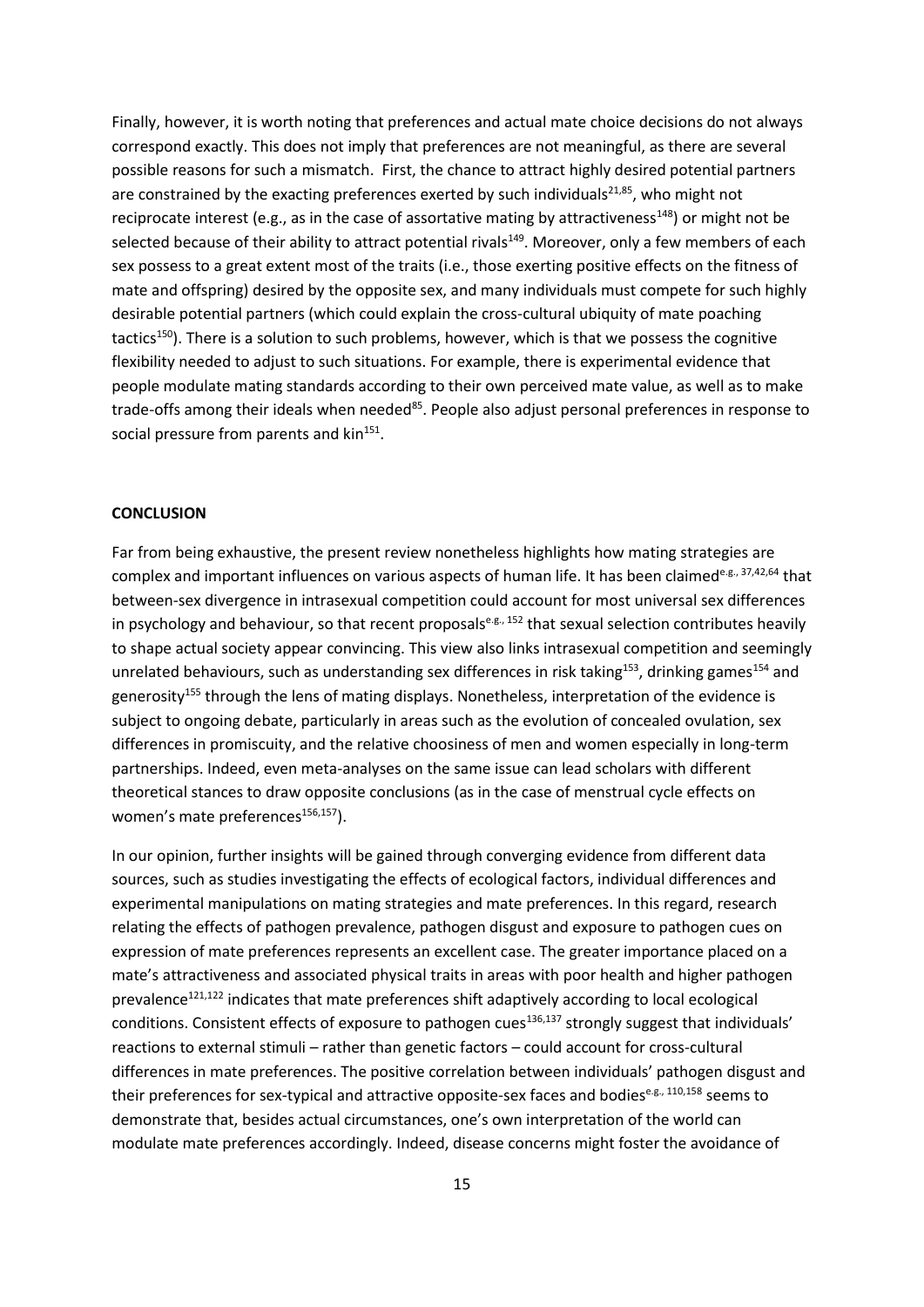potentially unhealthy individuals, also affecting – at least in women – the balance between perceived benefits (high genetic quality) and costs (low parental investment) of selecting a masculine mate. The involvement of complex – and largely implicit – cognitive evaluations is corroborated by studies showing stronger preferences for healthy-appearing male faces in women with experience of current or previous cold<sup>159</sup> and stronger preferences for feminine female faces in men with higher salivary cortisol, a biomarker for immunosuppression<sup>110</sup>. Few research questions related to human mating strategies have been addressed with a comparable multifaceted approach, but we suggest that this is precisely what is required in future investigations of mating cognition.

| $\mathbf{1}$   | Darwin, C. (1859). On the origins of species by means of natural selection. London:<br>Murray.                                                                                                                                                                                               |
|----------------|----------------------------------------------------------------------------------------------------------------------------------------------------------------------------------------------------------------------------------------------------------------------------------------------|
| $\overline{2}$ | Andersson, M. (1994). Sexual Selection. Princeton, NJ: Princeton University Press.                                                                                                                                                                                                           |
| 3              | Buss, D. M., & Schmitt, D. P. (1993). Sexual strategies theory: An evolutionary<br>perspective on human mating. Psychological Review, 100 (2), 204. DOI:<br>10.1037/0033-295X.100.2.204                                                                                                      |
| 4              | Buss, D. M. (2006). Strategies of human mating. Psihologijske Teme, 15(2), 239-260.                                                                                                                                                                                                          |
| 5              | Trivers, R. L. (1972). Parental investment and sexual selection. In B. Campbell (Ed.),<br>Sexual selection and the descent of man 1871-1971 (pp. 136-179). Chicago: Aldine.                                                                                                                  |
| 6              | Buss, D. M. (2008). Evolutionary psychology: The new science of the mind, 3rd Ed.<br>Boston: Allyn & Bacon.                                                                                                                                                                                  |
| 7              | Gangestad, S. W., & Simpson, J. A. (2000). The evolution of human mating: Trade-offs<br>and strategic pluralism. Behavioral and Brain Sciences, 23 (04), 573-587. DOI:<br>10.1017/S0140525X0000337X                                                                                          |
| 8              | Anderson, K. (2006). How well does paternity confidence match actual<br>paternity?. Current Anthropology, 47(3), 513-520. DOI: 10.1086/504167                                                                                                                                                |
| 9              | Alexander, R. D., & Noonan, K. M. (1979). Concealment of ovulation, parental care,<br>and human social evolution. In N. A. Chagnon & W. Irons (Eds.), Evolutionary biology<br>and human social behavior: An anthropological perspective (pp. 436-453). North<br>Scituate, MA: Duxbury Press. |
| 10             | Haselton, M. G., Mortezaie, M., Pillsworth, E. G., Bleske-Rechek, A., & Frederick, D. A.<br>(2007). Ovulatory shifts in human female ornamentation: Near ovulation, women dress<br>to impress. Hormones and Behavior, 51 (1), 40-45. DOI: 10.1016/j.yhbeh.2006.07.007                        |
| 11             | Havlíček, J., Cobey, K. D., Barrett, L., Klapilová, K., & Roberts, S. C. (2015). The<br>spandrels of Santa Barbara? A new perspective on the peri-ovulation                                                                                                                                  |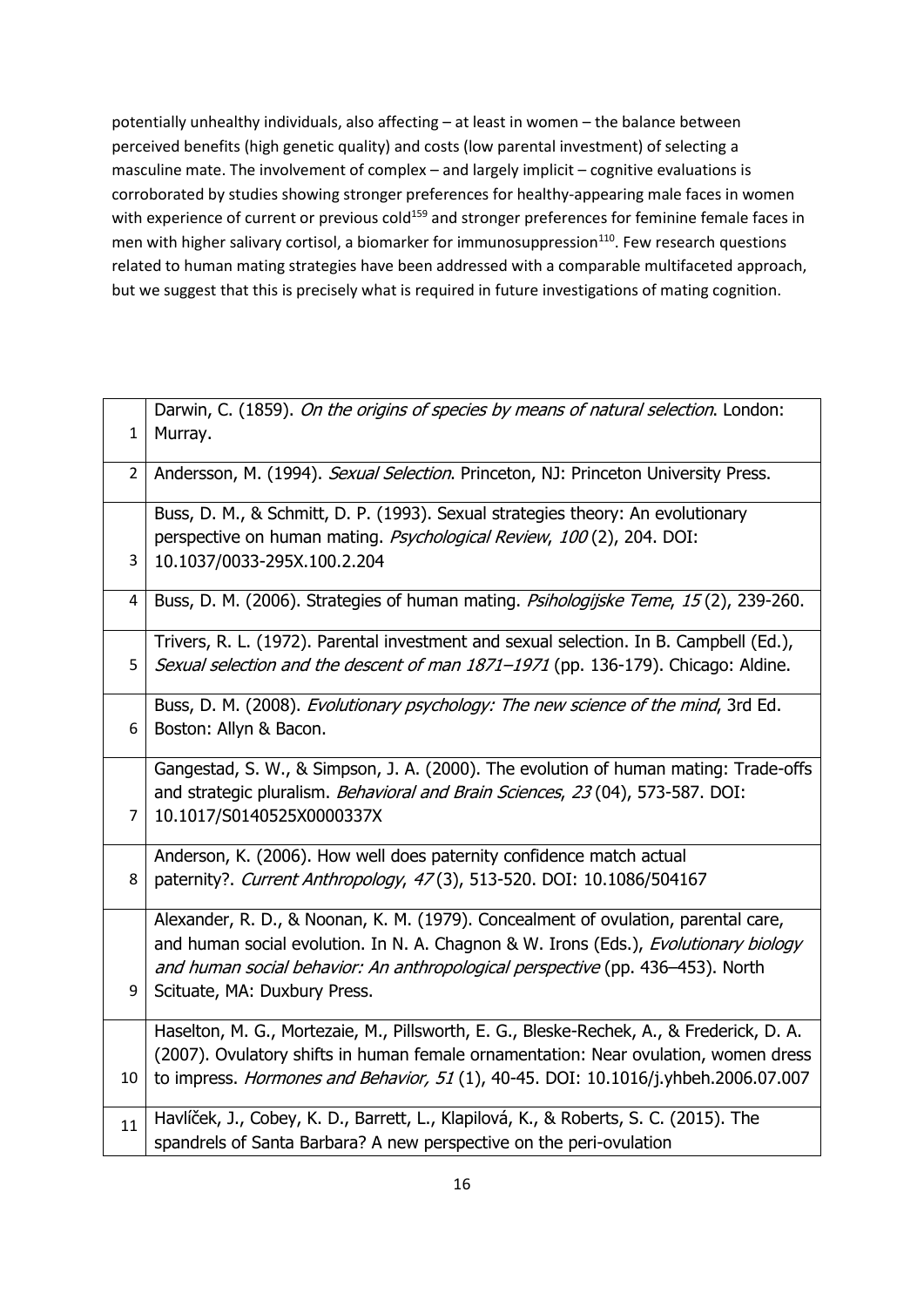|    | paradigm. Behavioral Ecology, 26 (5), 1249-1260. DOI: 10.1093/beheco/arv064                                                                                                                                                                                                                                                                        |
|----|----------------------------------------------------------------------------------------------------------------------------------------------------------------------------------------------------------------------------------------------------------------------------------------------------------------------------------------------------|
| 12 | Puts, D. A., Bailey, D. H., Cárdenas, R. A., Burriss, R. P., Welling, L. L., Wheatley, J.<br>R., & Dawood, K. (2013). Women's attractiveness changes with estradiol and<br>progesterone across the ovulatory cycle. Hormones and Behavior, 63(1), 13-19. DOI:<br>10.1016/j.yhbeh.2012.11.007                                                       |
| 13 | Roberts, S. C., Havlicek, J., Flegr, J., Hruskova, M., Little, A. C., Jones, B. C., Perrett,<br>D. I., & Petrie, M. (2004). Female facial attractiveness increases during the fertile<br>phase of the menstrual cycle. Proceedings of the Royal Society of London B: Biological<br>Sciences, 271 (Suppl 5), S270-S272. DOI: 10.1098/rsbl.2004.0174 |
| 14 | Haselton, M. G., & Gildersleeve, K. (2011). Can men detect ovulation? Current<br>Directions in Psychological Science, 20(2), 87-92. DOI: 10.1177/0963721411402668                                                                                                                                                                                  |
| 15 | Sillén-Tullberg, B., & Moller, A. P. (1993). The relationship between concealed<br>ovulation and mating systems in anthropoid primates: A phylogenetic analysis.<br>American Naturalist, 141 (1), 1-25.                                                                                                                                            |
| 16 | Duda, P., & Zrzavý, J. (2013). Evolution of life history and behavior in Hominidae:<br>Towards phylogenetic reconstruction of the chimpanzee–human last common<br>ancestor. Journal of Human Evolution, 65(4), 424-446. DOI:<br>10.1016/j.jhevol.2013.07.009                                                                                       |
| 17 | Schmitt, D. P. (2005). Sociosexuality from Argentina to Zimbabwe: A 48-nation study<br>of sex, culture, and strategies of human mating. Behavioral and Brain Sciences, 28<br>(02), 247-275. DOI: 10.1017/S0140525X05000051                                                                                                                         |
| 18 | Roberts, S. C., & Havlíček, J. (2013). Humans are dunnocks, not peacocks: on cause<br>and consequence of variation in human mating strategies. Psychological Inquiry, 24<br>(3), 231-236. DOI: 10.1080/1047840X.2013.817299                                                                                                                        |
| 19 | Chapais, B. (2013). Monogamy, strongly bonded groups, and the evolution of human<br>social structure. Evolutionary Anthropology: Issues, News, and Reviews, 22(2), 52-65.<br>DOI: 10.1002/evan.21345                                                                                                                                               |
| 20 | Hill K, Hurtado AM. 1996. Ache life history: The ecology and demography of a foraging<br>people. Hawthorne, NY: Aldine de Gruyter.                                                                                                                                                                                                                 |
| 21 | Buss, D. M., & Shackelford, T. K. (2008). Attractive women want it all: Good genes,<br>economic investment, parenting proclivities, and emotional commitment. Evolutionary<br>Psychology, 6 (1), 134-146. DOI: 10.1177/147470490800600116                                                                                                          |
| 22 | Rhodes, G., Simmons, L. W., & Peters, M. (2005). Attractiveness and sexual behavior:<br>Does attractiveness enhance mating success? Evolution and Human Behavior, 26(2),<br>186-201. DOI: 10.1016/j.evolhumbehav.2004.08.014                                                                                                                       |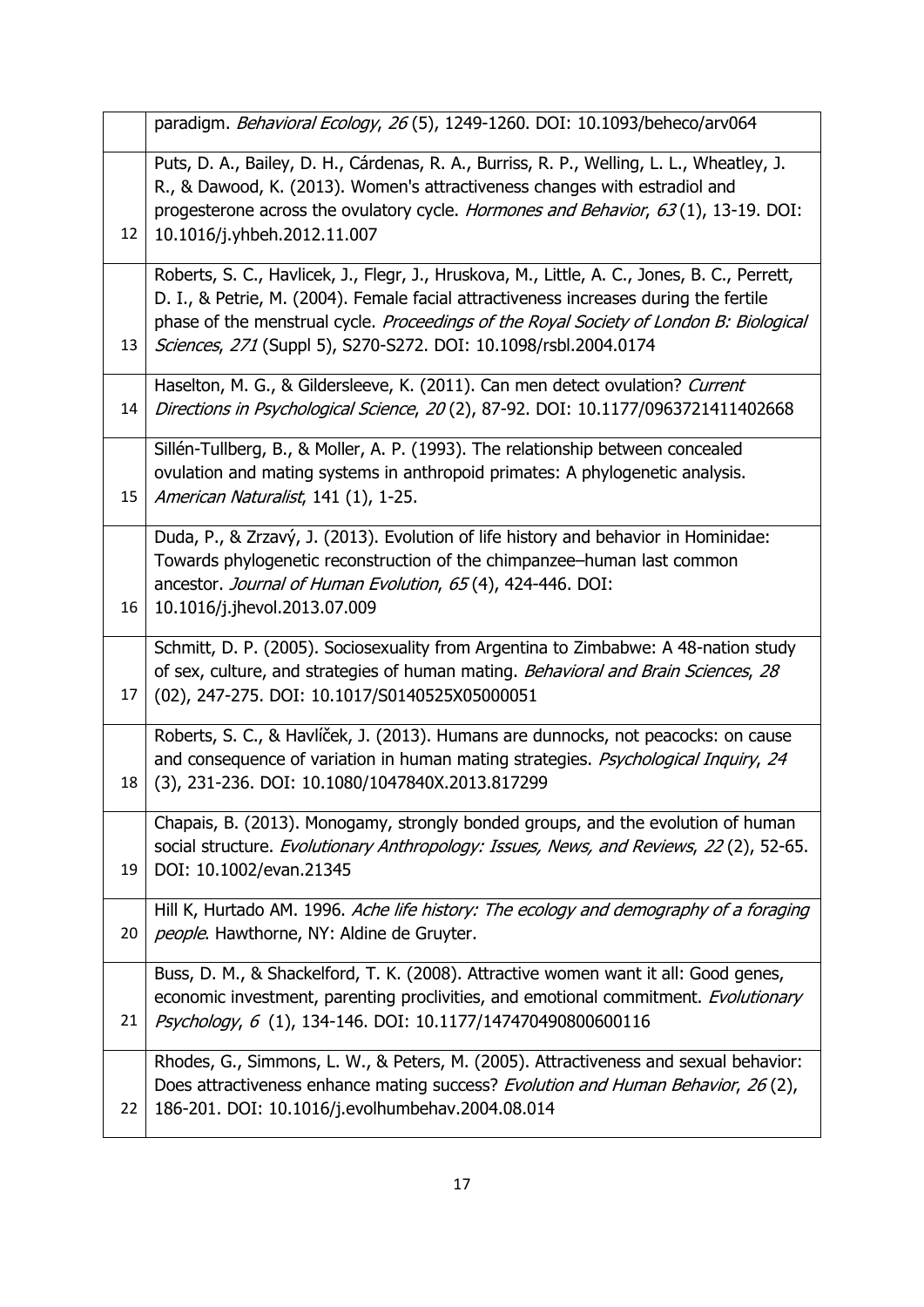|    | Nedelec, J. L., & Beaver, K. M. (2014). Physical attractiveness as a phenotypic marker                                                                                        |
|----|-------------------------------------------------------------------------------------------------------------------------------------------------------------------------------|
|    | of health: An assessment using a nationally representative sample of American                                                                                                 |
|    | adults. Evolution and Human Behavior, 35(6), 456-463. DOI:                                                                                                                    |
| 23 | 10.1016/j.evolhumbehav.2014.06.004                                                                                                                                            |
|    | Buss, D. M. (1989). Sex differences in human mate preferences: Evolutionary                                                                                                   |
|    | hypotheses tested in 37 cultures. Behavioral and Brain Sciences, 12 (01), 1-14. DOI:                                                                                          |
| 24 | 10.1017/S0140525X00023992                                                                                                                                                     |
|    |                                                                                                                                                                               |
|    | Buss, D. M., Shackelford, T. K., Kirkpatrick, L. A., & Larsen, R. J. (2001). A half century<br>of mate preferences: The cultural evolution of values. Journal of Marriage and |
| 25 | Family, 63(2), 491-503. DOI: 10.1111/j.1741-3737.2001.00491.x                                                                                                                 |
|    |                                                                                                                                                                               |
|    | Feingold, A. (1990). Gender differences in effects of physical attractiveness on                                                                                              |
|    | romantic attraction: A comparison across five research paradigms. Journal of                                                                                                  |
| 26 | Personality and Social Psychology, 59(5), 981-993. DOI: 10.1037/0022-3514.59.5.981                                                                                            |
|    | Kniffin, K. M., & Wilson, D. S. (2004). The effect of nonphysical traits on the                                                                                               |
|    | perception of physical attractiveness: Three naturalistic studies. Evolution and Human                                                                                        |
| 27 | Behavior, 25(2), 88-101. DOI: 10.1016/S1090-5138(04)00006-6                                                                                                                   |
|    |                                                                                                                                                                               |
|    | Smith, M. L., Perrett, D. I., Jones, B. C., Cornwell, R. E., Moore, F. R., Feinberg, D. R.,                                                                                   |
|    | Boohtroyd, L. G., Durrani, S. J., Stirrat, M. R., Whiten, S., et al. (2006). Facial                                                                                           |
|    | appearance is a cue to oestrogen levels in women. Proceedings of the Royal Society of                                                                                         |
| 28 | London B: Biological Sciences, 273 (1583), 135-140. DOI: 10.1098/rspb.2005.3296                                                                                               |
|    | Perrett, D. I., Lee, K. J., Penton-Voak, I., Rowland, D., Yoshikawa, S., Burt, D. M.,                                                                                         |
|    | Henzi, S. P., Castles, D. L., & Akamatsu, S. (1998). Effects of sexual dimorphism on                                                                                          |
| 29 | facial attractiveness. Nature, 394 (6696), 884-887. DOI: 10.1038/29772                                                                                                        |
|    | Nettle, D., & Pollet, T. V. (2008). Natural selection on male wealth in humans. The                                                                                           |
| 30 | American Naturalist, 172(5), 658-666. DOI: 10.1086/591690                                                                                                                     |
|    |                                                                                                                                                                               |
|    | Voland, E., & Engel, C. (1990). Female choice in humans: a conditional mate selection                                                                                         |
|    | strategy of the Krummhörn women (Germany, 1720-1874). Ethology, 84(2), 144-154.                                                                                               |
| 31 | DOI: 10.1111/j.1439-0310.1990.tb00791.x                                                                                                                                       |
|    | Buss, D. M., & Shackelford, T. K. (1997). From vigilance to violence: mate retention                                                                                          |
|    | tactics in married couples. Journal of personality and social psychology, 72(2), 346.                                                                                         |
| 32 | DOI: 10.1037/0022-3514.72.2.346                                                                                                                                               |
|    | Brase, G. L., Caprar, D. V., & Voracek, M. (2004). Sex differences in responses to                                                                                            |
|    | relationship threats in England and Romania. Journal of Social and Personal                                                                                                   |
| 33 | Relationships, 21(6), 763-778. DOI: 10.1177/0265407504047836                                                                                                                  |
|    |                                                                                                                                                                               |
| 34 | Bendixen, M., Kennair, L. E. O., & Buss, D. M. (2015). Jealousy: Evidence of strong sex                                                                                       |
|    | differences using both forced choice and continuous measure paradigms. Personality                                                                                            |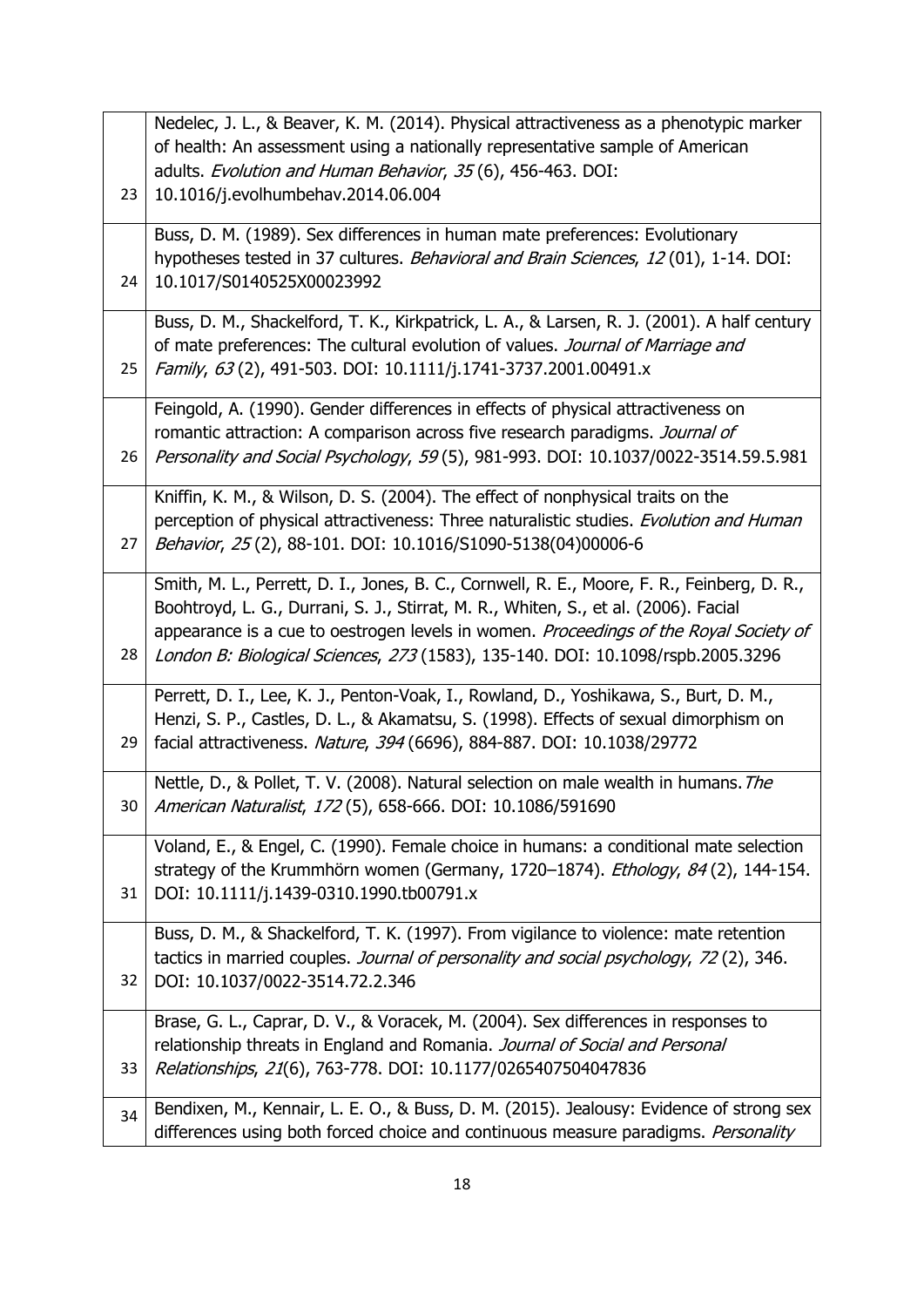|    | and Individual Differences, 86, 212-216. DOI: 10.1016/j.paid.2015.05.035                                                                                                                                                                                                |
|----|-------------------------------------------------------------------------------------------------------------------------------------------------------------------------------------------------------------------------------------------------------------------------|
| 35 | DeSteno, D., Bartlett, M. Y., Braverman, J., & Salovey, P. (2002). Sex differences in<br>jealousy: Evolutionary mechanism or artifact of measurement? Journal of personality<br>and social psychology, 83 (5), 1103. DOI: 10.1037/0022-3514.83.5.1103                   |
| 36 | Brown, G. R., Laland, K. N., & Mulder, M. B. (2009). Bateman's principles and human<br>sex roles. Trends in Ecology & Evolution, 24(6), 297-304. DOI:<br>10.1016/j.tree.2009.02.005                                                                                     |
| 37 | Puts, D. A. (2010). Beauty and the beast: Mechanisms of sexual selection in<br>humans. Evolution and Human Behavior, 31 (3), 157-175. DOI:<br>10.1016/j.evolhumbehav.2010.02.005                                                                                        |
| 38 | Ellis, L. (2011). Evolutionary neuroandrogenic theory and universal gender differences<br>in cognition and behavior. Sex Roles, 64 (9-10), 707-722. DOI: 10.1007/s11199-010-<br>9927-7                                                                                  |
| 39 | Lancaster, J. B., & Kaplan, H. S. (2009). The endocrinology of the human adaptive<br>complex. In P. T. Ellison, & P. B. Gray (Eds.), Endocrinology of Social Relationships<br>(pp. 95-118). Cambridge, MA: Harvard.                                                     |
| 40 | Wood, W., & Eagly, A. H. (2002). A cross-cultural analysis of the behavior of women<br>and men: Implications for the origins of sex differences. Psychological Bulletin, 128<br>(5), 699-727. DOI: dx.doi.org/10.1037/0033-2909.128.5.699                               |
| 41 | Lippa, R. A. (2010). Sex differences in personality traits and gender-related<br>occupational preferences across 53 nations: Testing evolutionary and social-<br>environmental theories. Archives of Sexual Behavior, 39(3), 619-636. DOI:<br>10.1007/s10508-008-9380-7 |
| 42 | Ecuyer-Dab, I., & Robert, M. (2004). Have sex differences in spatial ability evolved<br>from male competition for mating and female concern for survival? Cognition, 91(3),<br>221-257. DOI: 10.1016/j.cognition.2003.09.007                                            |
| 43 | Archer, J. (2004). Sex Differences in Aggression in Real-World Settings: A Meta-<br>Analytic Review. Review of General Psychology, 8(4), 291-322. DOI: 10.1037/1089-<br>2680.8.4.291                                                                                    |
| 44 | Archer, J. (2009). Does sexual selection explain human sex differences in<br>aggression? Behavioral and Brain Sciences, 32 (3-4), 249-266. DOI:<br>10.1017/S0140525X09990951                                                                                            |
| 45 | Třebický, V., Havlíček, J., Roberts, S. C., Little, A. C., & Kleisner, K. (2013). Perceived<br>aggressiveness predicts fighting performance in mixed-martial-arts<br>fighters. Psychological Science, 24(9), 1664-1672. DOI: 10.1177/0956797613477117                   |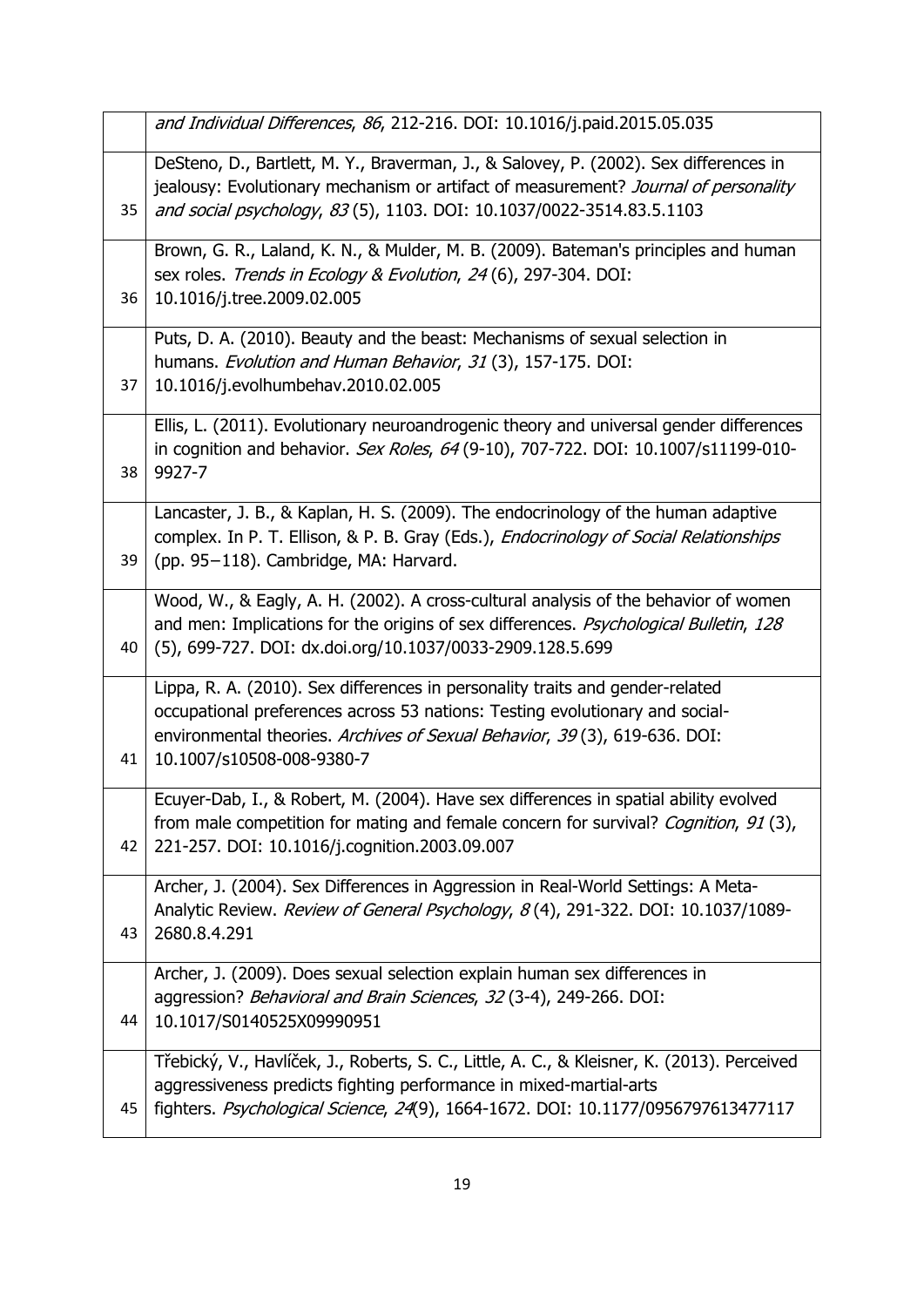|    | Little, A. C., Třebický, V., Havlíček, J., Roberts, S. C., & Kleisner, K. (2015). Human     |
|----|---------------------------------------------------------------------------------------------|
|    | perception of fighting ability: facial cues predict winners and losers in mixed martial     |
| 46 | arts fights. Behavioral Ecology, 26(6), 1470-1475. DOI: 10.1093/beheco/arv089               |
|    | Sell, A., Cosmides, L., Tooby, J., Sznycer, D., von Rueden, C., & Gurven, M. (2009).        |
|    | Human adaptations for the visual assessment of strength and fighting ability from the       |
|    | body and face. Proceedings of the Royal Society of London B: Biological Sciences, 276       |
| 48 | (1656), 575-584. DOI: 10.1098/rspb.2008.1177                                                |
|    | DeBruine, L. M., Jones, B. C., Little, A. C., Boothroyd, L. G., Perrett, D. I., Penton-     |
|    | Voak, I. S., Cooper, P. A., Penke, L., Feinberg, D. R., & Tiddeman, B. P. (2006).           |
|    | Correlated preferences for facial masculinity and ideal or actual partner's                 |
|    | masculinity. Proceedings of the Royal Society of London B: Biological Sciences, 273         |
| 49 | (1592), 1355-1360. DOI: 10.1098/rspb.2005.3445                                              |
|    | Miller, G. F. (2000). The mating mind: How sexual choice shaped the evolution of            |
| 50 | human nature. New York: Doubleday.                                                          |
|    | Miller, G. F. (2001). Precis of: The Mating Mind: How Sexual Choice Shaped the              |
| 51 | Evolution of Human Nature. Psycologuy, 12 (008), 1.                                         |
|    | Barber, N. (1995). The evolutionary psychology of physical attractiveness: Sexual           |
|    | selection and human morphology. Ethology and Sociobiology, 16(5), 395-424.DOI:              |
| 52 | 10.1016/0162-3095(95)00068-2                                                                |
|    | Campbell, A. (2004). Female competition: Causes, constraints, content, and                  |
| 53 | contexts. Journal of Sex Research, 41 (1), 16-26. DOI: 10.1080/00224490409552210            |
|    | Jasieńska, G., Ziomkiewicz, A., Ellison, P. T., Lipson, S. F., & Thune, I. (2004). Large    |
|    | breasts and narrow waists indicate high reproductive potential in women. Proceedings        |
|    | of the Royal Society B: Biological Sciences, 271 (1545), 1213-1217. DOI:                    |
| 54 | 10.1098/rspb.2004.2712                                                                      |
|    | Ellis, L. (2004). Sex, status, and criminality: A theoretical nexus. Social Biology, 51 (3- |
| 55 | 4), 144-160. DOI: 10.1080/19485565.2004.9989091                                             |
|    | Lombardo, M. P. (2012). On the evolution of sport. Evolutionary Psychology, 10(1), 1-       |
| 56 | 28. DOI: 10.1177/147470491201000101                                                         |
|    | Cashdan, E. (1998). Are men more competitive than women? British Journal of Social          |
| 57 | Psychology, 37(2), 213-229. DOI: 10.1111/j.2044-8309.1998.tb01166.x                         |
|    | Zeigler-Hill, V., Clark, C. B., & Pickard, J. D. (2008). Narcissistic Subtypes and          |
|    | Contingent Self-Esteem: Do All Narcissists Base Their Self-Esteem on the Same               |
|    | Domains? Journal of Personality, 76(4), 753-774. DOI: 10.1111/j.1467-                       |
| 58 | 6494.2008.00503.x                                                                           |
|    |                                                                                             |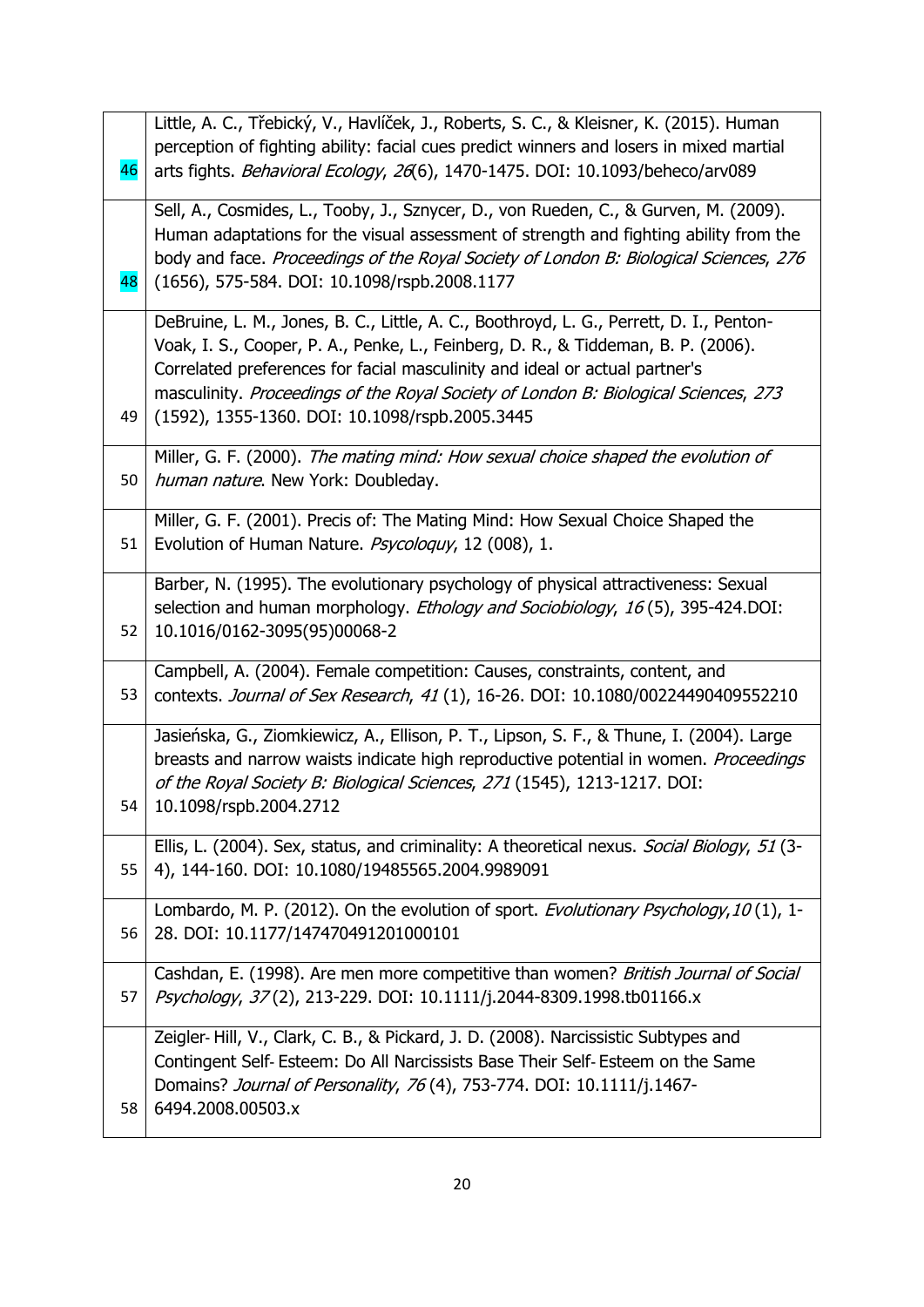|    | Maner, J. K., DeWall, C. N., & Gailliot, M. T. (2008). Selective attention to signs of    |
|----|-------------------------------------------------------------------------------------------|
|    | success: social dominance and early stage interpersonal perception. Personality &         |
| 59 | Social Psychology Bulletin, 34(4), 488-501. DOI: 10.1177/0146167207311910                 |
|    |                                                                                           |
|    | Eastman, S. T., & Billings, A. C. (2000). Sportscasting and Sports Reporting: The         |
|    | Power of Gender Bias. Journal of Sport & Social Issues, 24(2), 192-213. DOI:              |
| 60 | 10.1177/0193723500242006                                                                  |
|    |                                                                                           |
|    | Billings, A. C., Halone, K. K., & Denham, B. E. (2002). "Man, that was a pretty shot":    |
|    | An analysis of gendered broadcast commentary surrounding the 2000 men's and               |
|    | women's NCAA final four basketball championships. Mass Communication & Society, 5         |
| 61 | (3), 295-315. DOI: 10.1207/S15327825MCS0503_4                                             |
|    |                                                                                           |
|    | Collins, R. L. (2011). Content analysis of gender roles in media: Where are we now        |
|    | and where should we go? Sex Roles, 64(3), 290-298. DOI: 10.1007/s11199-010-               |
| 62 | 9929-5                                                                                    |
|    | Ricciardelli, L. A., McCabe, M. P., Holt, K. E., & Finemore, J. (2003). A biopsychosocial |
|    | model for understanding body image and body change strategies among                       |
|    | children. Journal of Applied Developmental Psychology, 24(4), 475-495. DOI:               |
|    |                                                                                           |
| 63 | 10.1016/S0193-3973(03)00070-4                                                             |
|    | Del Giudice, M. (2014). An evolutionary life history framework for psychopathology.       |
| 64 | Psychological Inquiry, 25(3-4), 261-300. DOI: 10.1080/1047840X.2014.884918                |
|    |                                                                                           |
|    | Bönte, W., & Piegeler, M. (2013). Gender gap in latent and nascent entrepreneurship:      |
|    | driven by competitiveness. Small Business Economics, 41 (4), 961-987. DOI:                |
| 65 | 10.1007/s11187-012-9459-3                                                                 |
|    | Hampson, E., van Anders, S. M., & Mullin, L. I. (2006). A female advantage in the         |
|    |                                                                                           |
|    | recognition of emotional facial expressions: Test of an evolutionary                      |
|    | hypothesis. Evolution and Human Behavior, 27(6), 401-416. DOI:                            |
| 66 | 10.1016/j.evolhumbehav.2006.05.002                                                        |
|    | Campbell, A. (1995). A few good men: Evolutionary psychology and female adolescent        |
|    | aggression. Ethology and Sociobiology, 16(2), 99-123. DOI: 10.1016/0162-                  |
| 67 | 3095(94)00072-F                                                                           |
|    |                                                                                           |
|    | Stewart-Williams, S., & Thomas, A. G. (2013). The ape that thought it was a peacock:      |
|    | Does evolutionary psychology exaggerate human sex differences? Psychological              |
| 68 | Inquiry, 24(3), 137-168. DOI: 10.1080/1047840X.2013.804899                                |
|    |                                                                                           |
|    | Betzig, L. (1986). Despotism and differential reproduction: A Darwinian view of history.  |
| 69 | New York: Aldine de Gruyter.                                                              |
|    | Walters, S., & Crawford, C. B. (1994). The importance of mate attraction for              |
| 70 |                                                                                           |
|    | intrasexual competition in men and women. Ethology and Sociobiology, 15(1), 5-30.         |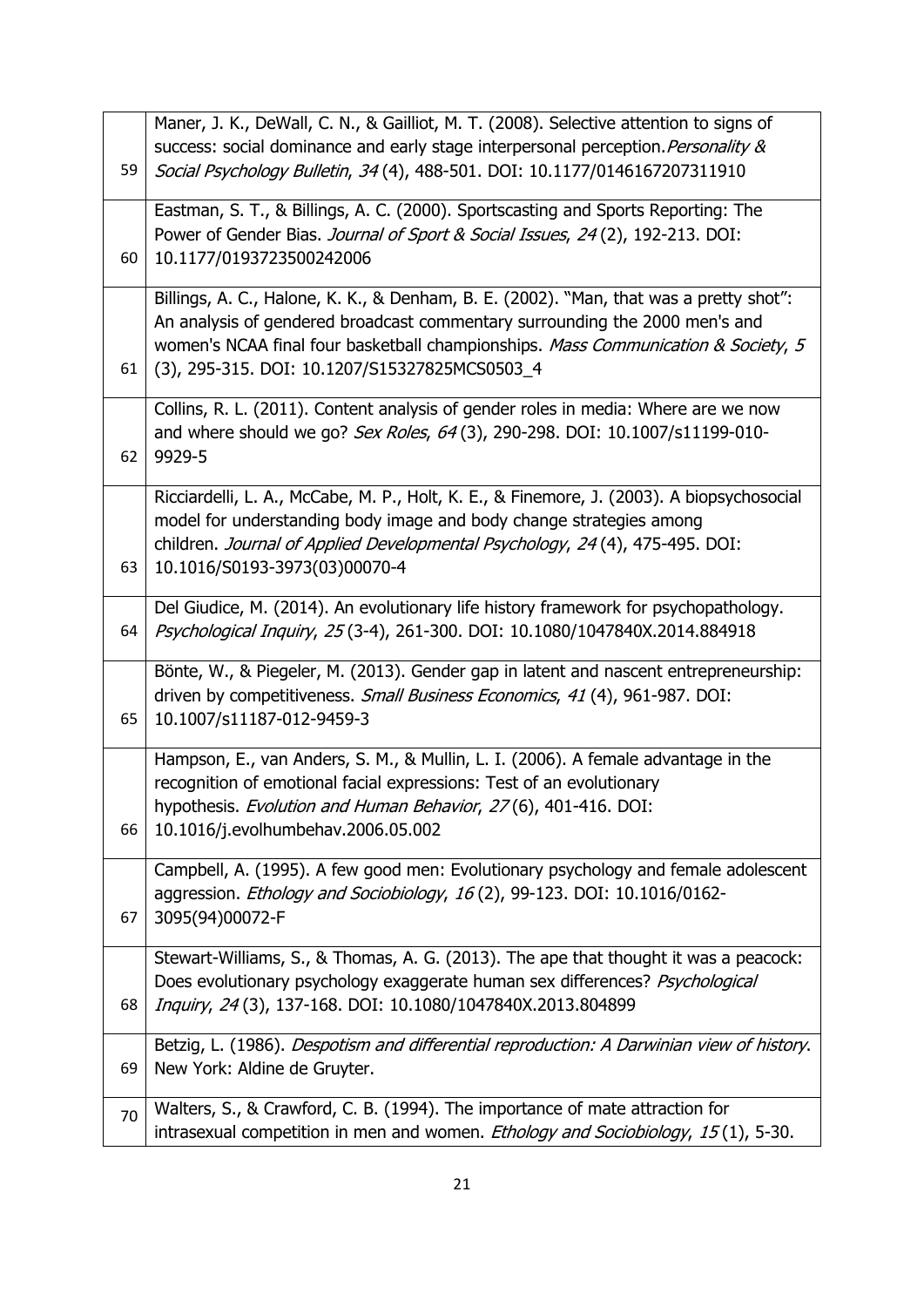|    | DOI: 10.1016/0162-3095(94)90025-6                                                                                                                                                                                                                              |
|----|----------------------------------------------------------------------------------------------------------------------------------------------------------------------------------------------------------------------------------------------------------------|
| 71 | Ainsworth, S. E., & Maner, J. K. (2012). Sex begets violence: Mating motives, social<br>dominance, and physical aggression in men. Journal of Personality and Social<br>Psychology, 103 (5), 819-829. DOI: 10.1037/a0029428                                    |
| 72 | Clark, S. C., Dover, A. M., Geher, G., & Presson, P. K. (2005). Perceptions of self and<br>of ideal mates: Similarities and differences across the sexes. Current Psychology, 24<br>(3), 180-202: DOI: 10.1007/s12144-005-1021-x                               |
| 73 | Li, N. P. (2007). Mate Preference Necessities in Long-and Short-Term Mating: People<br>Prioritize in Themselves What Their Mates Prioritize in Them. Acta Psychologica<br><i>Sinica, 39</i> (3), 528-535.                                                      |
| 74 | Buss, D. M., & Dedden, L. A. (1990). Derogation of competitors. Journal of Social and<br>Personal Relationships, 7(3), 395-422. DOI: 10.1177/0265407590073006                                                                                                  |
| 75 | Tooke, W., & Camire, L. (1991). Patterns of deception in intersexual and intrasexual<br>mating strategies. <i>Ethology and Sociobiology, 12</i> (5), 345-364. DOI: 10.1016/0162-<br>3095(91)90030-T                                                            |
| 76 | Haselton, M. G., Buss, D. M., Oubaid, V., & Angleitner, A. (2005). Sex, lies, and<br>strategic interference: The psychology of deception between the sexes. Personality<br>and Social Psychology Bulletin, 31 (1), 3-23. DOI: 10.1177/0146167204271303         |
| 77 | Buss, D. M., Shackelford, T. K., Choe, J. A. E., Buunk, B. P., & Dijkstra, P. (2000).<br>Distress about mating rivals. Personal Relationships, 7(3), 235-243. DOI:<br>10.1111/j.1475-6811.2000.tb00014.x                                                       |
| 78 | Buss, D. M. (2002). Human mate guarding. Neuroendocrinology Letters, 23 (Suppl 4),<br>$23 - 29.$                                                                                                                                                               |
| 79 | Simpson, J. A., & Gangestad, S. W. (1991). Individual differences in sociosexuality:<br>evidence for convergent and discriminant validity. Journal of Personality and Social<br>Psychology, 60(6), 870-883. DOI: 10.1037/0022-3514.60.6.870                    |
| 80 | Simpson, J. A., & Gangestad, S. W. (1992). Sociosexuality and romantic partner<br>choice. Journal of Personality, 60(1), 31-51. DOI: 10.1111/j.1467-<br>6494.1992.tb00264.x                                                                                    |
| 81 | Simpson, J. A., Wilson, C. L., & Winterheld, H. A. (2004). Sociosexuality and romantic<br>relationships. In J. H. Harvey, A. Wenzel, & S. Sprecher (Eds.), Handbook of Sexuality<br>in Close Relationships (pp. 87-112). Mahwah, NJ: Erlbaum.                  |
| 82 | Penke, L., & Asendorpf, J. B. (2008). Beyond global sociosexual orientations: a more<br>differentiated look at sociosexuality and its effects on courtship and romantic<br>relationships. Journal of Personality and Social Psychology, 95(5), 1113-1135. DOI: |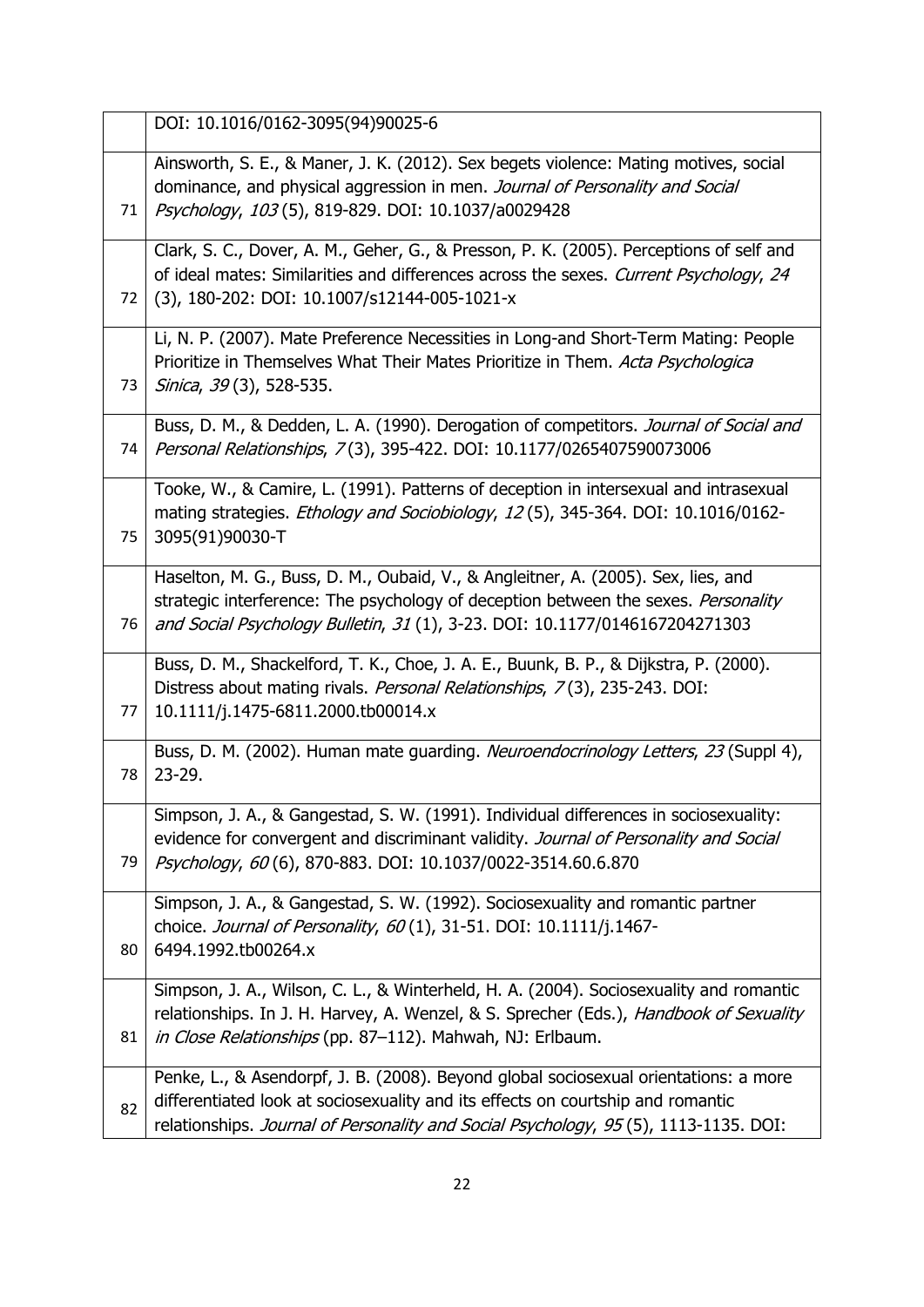|    | 10.1037/0022-3514.95.5.1113                                                                                                                                                                                                                                                                                                                                                                            |
|----|--------------------------------------------------------------------------------------------------------------------------------------------------------------------------------------------------------------------------------------------------------------------------------------------------------------------------------------------------------------------------------------------------------|
| 83 | Holtzman, N. S., & Strube, M. J. (2012). Above and beyond short-term mating, long-<br>term mating is uniquely tied to human personality. Evolutionary Psychology, 11(5),<br>1101-1129. DOI: 10.1177/147470491301100514                                                                                                                                                                                 |
| 84 | Jackson, J. J., & Kirkpatrick, L. A. (2007). The structure and measurement of human<br>mating strategies: Toward a multidimensional model of sociosexuality. Evolution and<br>Human Behavior, 28(6), 382-391. DOI: 10.1016/j.evolhumbehav.2007.04.005                                                                                                                                                  |
| 85 | Edlund, J. E., & Sagarin, B. J. (2010). Mate value and mate preferences: An<br>investigation into decisions made with and without constraints. Personality and<br>Individual Differences, 49(8), 835-839. DOI: 10.1016/j.paid.2010.07.004                                                                                                                                                              |
| 86 | Little, A. C., Jones, B. C., Feinberg, D. R., & Perrett, D. I. (2014). Men's strategic<br>preferences for femininity in female faces. British Journal of Psychology, 105(3), 364-<br>381. DOI: 10.1111/bjop.12043                                                                                                                                                                                      |
| 87 | Bereczkei, T., Voros, S., Gal, A., & Bernath, L. (1997). Resources, attractiveness,<br>family commitment; reproductive decisions in human mate choice. Ethology, 103(8),<br>681-699. DOI: 10.1111/j.1439-0310.1997.tb00178.x                                                                                                                                                                           |
| 88 | Little, A. C., Burt, D. M., Penton-Voak, I. S., & Perrett, D. I. (2001). Self-perceived<br>attractiveness influences human female preferences for sexual dimorphism and<br>symmetry in male faces. Proceedings of the Royal Society of London B: Biological<br>Sciences, 268 (1462), 39-44. DOI: 10.1098/rspb.2000.1327                                                                                |
| 89 | Jones, B. C., Little, A. C., Boothroyd, L., Feinberg, D. R., Cornwell, R. E., DeBruine, L.<br>M., Roberts, C. S., Penton-Voak, I. S., Law Smith, M. J., Moore, F. R., et al., (2005).<br>Women's physical and psychological condition independently predict their preference<br>for apparent health in faces. Evolution and Human Behavior, 26(6), 451-457. DOI:<br>10.1016/j.evolhumbehav.2005.05.001 |
| 90 | Gangestad, S. W., & Thornhill, R. (1997). The evolutionary psychology of extrapair<br>sex: The role of fluctuating asymmetry. Evolution and Human Behavior, 18(2), 69-88.<br>DOI: 10.1016/S1090-5138(97)00003-2                                                                                                                                                                                        |
| 91 | Jones, B. C., DeBruine, L. M., Little, A. C., Conway, C. A., Welling, L. L., & Smith, F.<br>(2007). Sensation seeking and men's face preferences. Evolution and Human<br>Behavior, 28(6), 439-446. DOI: 10.1016/j.evolhumbehav.2007.07.006                                                                                                                                                             |
| 92 | Smith, F. G., Jones, B. C., & DeBruine, L. M. (2010). Individual differences in<br>empathizing and systemizing predict variation in face preferences. Personality and<br>Individual Differences, 49(6), 655-658. DOI: 10.1016/j.paid.2010.05.023                                                                                                                                                       |
| 93 | Welling, L. L., DeBruine, L. M., Little, A. C., & Jones, B. C. (2009). Extraversion<br>predicts individual differences in women's face preferences. Personality and Individual                                                                                                                                                                                                                         |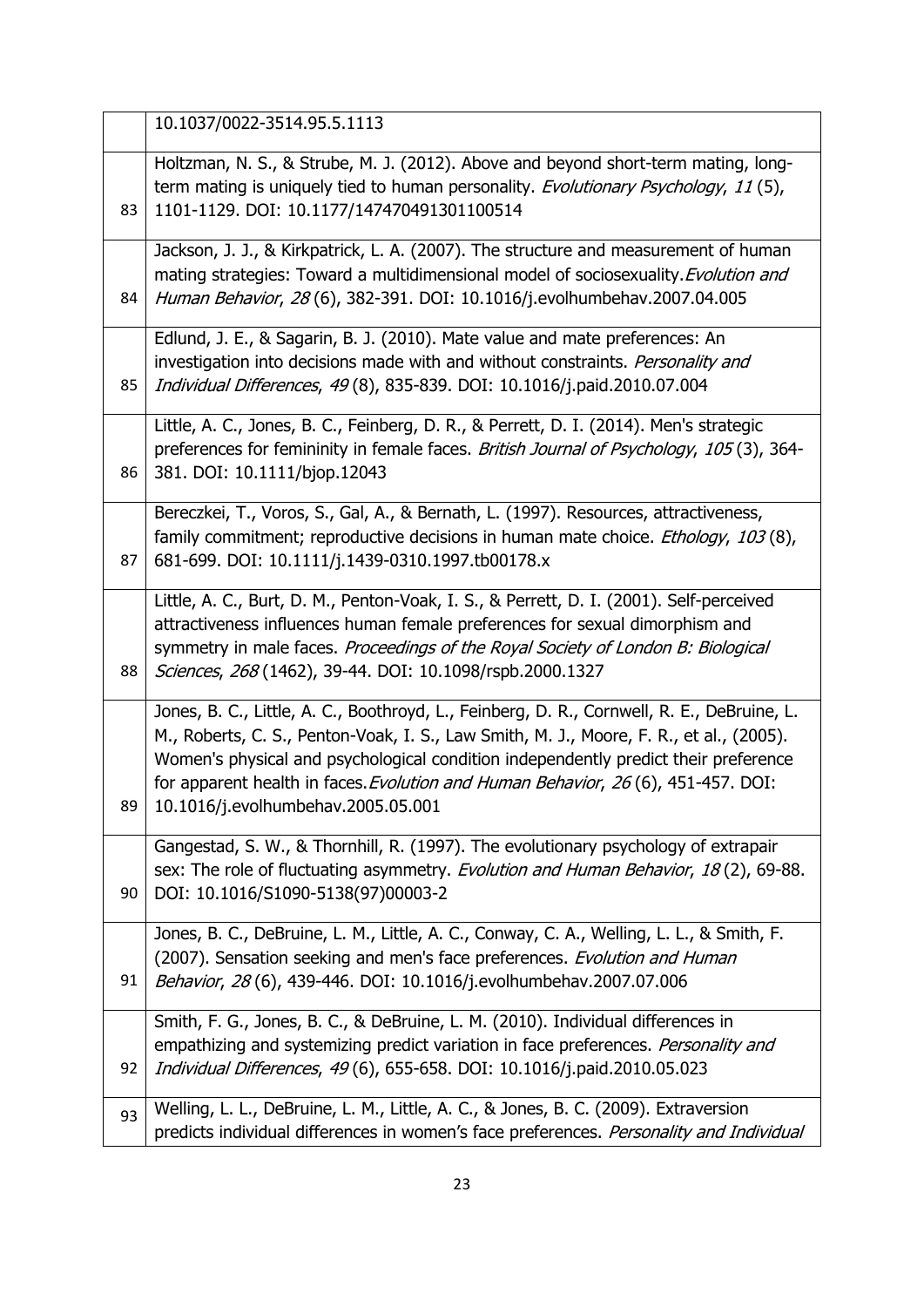Differences, 47(8), 996-998. DOI: 10.1016/j.paid.2009.06.030

ſ

| 94  | Surbey, M. K., & Brice, G. R. (2007). Enhancement of self-perceived mate value<br>precedes a shift in men's preferred mating strategy. Acta Psychologica Sinica, 39 (3),<br>513-522.                                                                                                                                                                                                |
|-----|-------------------------------------------------------------------------------------------------------------------------------------------------------------------------------------------------------------------------------------------------------------------------------------------------------------------------------------------------------------------------------------|
| 95  | Little, A. C., & Mannion, H. (2006). Viewing attractive or unattractive same-sex<br>individuals changes self-rated attractiveness and face preferences in women. Animal<br>Behaviour, 72 (5), 981-987. DOI: 10.1016/j.anbehav.2006.01.026                                                                                                                                           |
| 96  | Welling, L. L., Persola, L., Wheatley, J. R., Cárdenas, R. A., & Puts, D. A. (2013).<br>Competition and men's face preferences. Personality and Individual Differences, 54<br>(3), 414-419. DOI: 10.1016/j.paid.2012.10.014                                                                                                                                                         |
| 97  | Gorelik, G., & Bjorklund, D. F. (2015). The Effect of Competition on Men's Self-<br>Reported Sexual Interest. Evolutionary Psychological Science, 1(3), 141-149. DOI:<br>10.1007/s40806-015-0016-6                                                                                                                                                                                  |
| 98  | Marcinkowska, U. M., Dixson, B. J., Kozlov, M. V., & Rantala, M. J. (2015). Men's<br>preferences for female facial femininity decline with age. The Journals of Gerontology<br>Series B: Psychological Sciences and Social Sciences, gbv077. DOI:<br>10.1093/geronb/gbv077                                                                                                          |
| 99  | Limoncin, E., Ciocca, G., Gravina, G. L., Carosa, E., Mollaioli, D., Cellerino, A.,<br>Mennucci, A., Di Sante, S., Lenzi, A., & Jannini, E. A. (2015). Pregnant Women's<br>Preferences for Men's Faces Differ Significantly from Nonpregnant Women. The journal<br>of sexual medicine, 12(5), 1142-1151.DOI: 10.1111/jsm.12849                                                      |
| 100 | Little, A. C., Saxton, T. K., Roberts, S. C., Jones, B. C., DeBruine, L. M., Vukovic, J.,<br>Perrett, D. I., Feinberg, D. R., & Chenore, T. (2010). Women's preferences for<br>masculinity in male faces are highest during reproductive age range and lower around<br>puberty and post-menopause. Psychoneuroendocrinology, 35(6), 912-920. DOI:<br>10.1016/j.psyneuen.2009.12.006 |
| 101 | Gray, P. B., Kahlenberg, S. M., Barrett, E. S., Lipson, S. F., & Ellison, P. T. (2002).<br>Marriage and fatherhood are associated with lower testosterone in males. Evolution<br>and Human Behavior, 23(3), 193-201. DOI: 10.1016/S1090-5138(01)00101-5                                                                                                                             |
| 102 | Gettler, L. T., McDade, T. W., Feranil, A. B., & Kuzawa, C. W. (2011). Longitudinal<br>evidence that fatherhood decreases testosterone in human males. Proceedings of the<br>National Academy of Sciences, 108 (39), 16194-16199. DOI:<br>10.1073/pnas.1105403108                                                                                                                   |
| 103 | van Anders, S. M., & Watson, N. V. (2006). Relationship status and testosterone in<br>North American heterosexual and non-heterosexual men and women: Cross-sectional<br>and longitudinal data. Psychoneuroendocrinology, 31 (6), 715-723. DOI:<br>10.1016/j.psyneuen.2006.01.008                                                                                                   |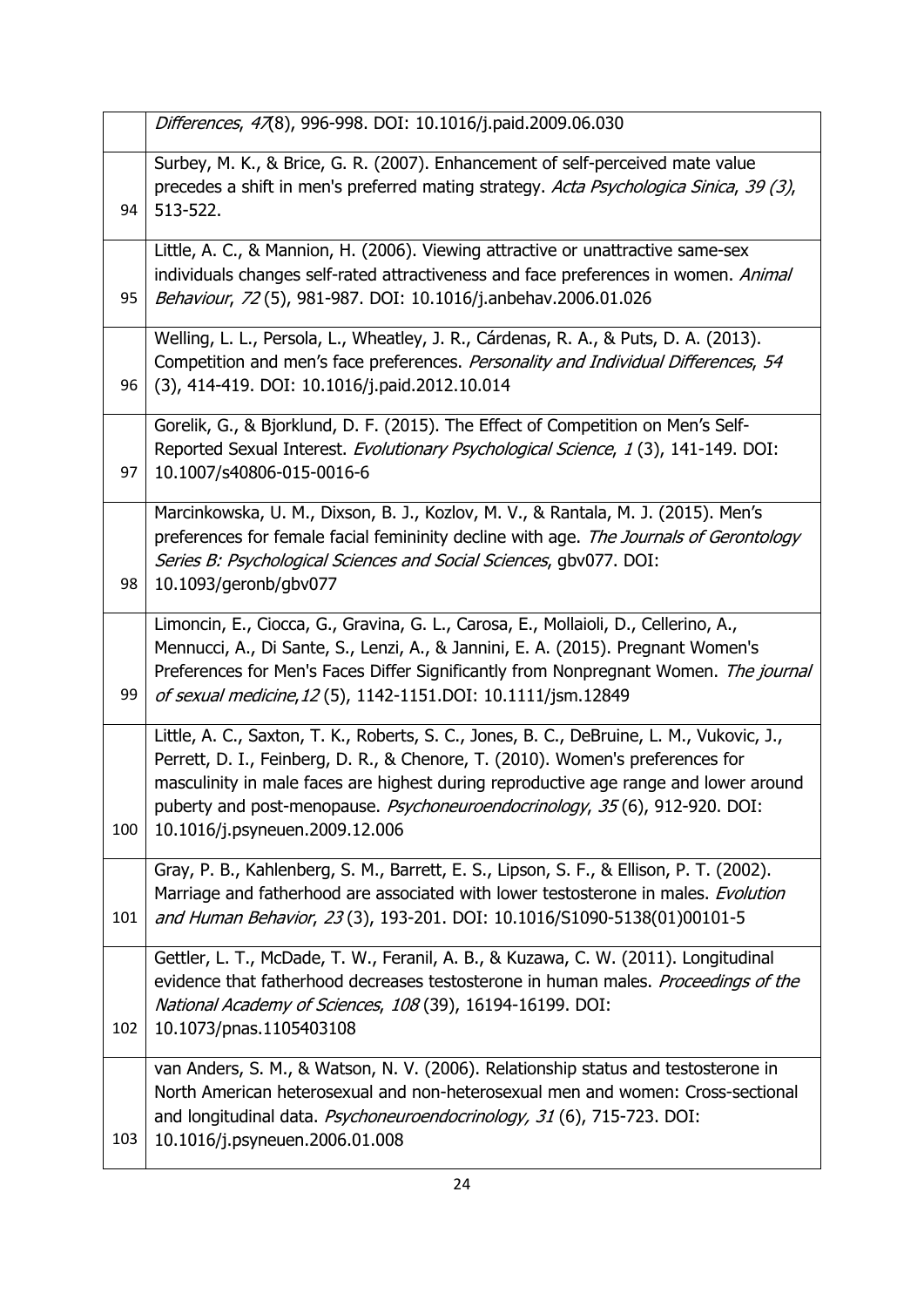|     | Alvergne, A., Faurie, C., & Raymond, M. (2009). Variation in testosterone levels and                                                                                                                                                                                                                                                                         |
|-----|--------------------------------------------------------------------------------------------------------------------------------------------------------------------------------------------------------------------------------------------------------------------------------------------------------------------------------------------------------------|
|     | male reproductive effort: Insight from a polygynous human population. Hormones and                                                                                                                                                                                                                                                                           |
| 104 | Behavior, 56(5), 491-497. DOI: 10.1016/j.yhbeh.2009.07.013                                                                                                                                                                                                                                                                                                   |
| 105 | McIntyre, M., Gangestad, S. W., Gray, P. B., Chapman, J. F., Burnham, T. C.,<br>O'Rourke, M. T., & Thornhill, R. (2006). Romantic involvement often reduces men's<br>testosterone levels--but not always: the moderating role of extrapair sexual<br>interest. Journal of Personality and Social Psychology, 91 (4), 642. DOI:<br>10.1037/0022-3514.91.4.642 |
| 106 | Johnston, V. S., Hagel, R., Franklin, M., Fink, B., & Grammer, K. (2001). Male facial<br>attractiveness: Evidence for hormone-mediated adaptive design. Evolution and human<br>behavior, 22(4), 251-267. DOI: 10.1016/S1090-5138(01)00066-6                                                                                                                  |
| 107 | Roney, J. R., & Simmons, Z. L. (2013). Hormonal predictors of sexual motivation in<br>natural menstrual cycles. Hormones and Behavior, 63(4), 636-645. DOI:<br>10.1016/j.yhbeh.2013.02.013                                                                                                                                                                   |
| 108 | Eisenbruch, A. B., Simmons, Z. L., & Roney, J. R. (2015). Lady in Red: Hormonal<br>Predictors of Women's Clothing Choices. <i>Psychological Science, 26</i> (8), 1332-1338.<br>DOI: 10.1177/0956797615586403                                                                                                                                                 |
| 109 | Welling, L. L., Jones, B. C., DeBruine, L. M., Smith, F. G., Feinberg, D. R., Little, A. C.,<br>& Al-Dujaili, E. A. (2008). Men report stronger attraction to femininity in women's faces<br>when their testosterone levels are high. Hormones and Behavior, 54(5), 703-708.<br>DOI: 10.1016/j.yhbeh.2008.07.012                                             |
| 110 | Jones, B. C., Fincher, C. L., Welling, L. L., Little, A. C., Feinberg, D. R., Watkins, C. D.,<br>Al-Dujaili, E. A. S., & DeBruine, L. M. (2013). Salivary cortisol and pathogen disgust<br>predict men's preferences for feminine shape cues in women's faces. Biological<br>Psychology, 92(2), 233-240. DOI: 10.1016/j.biopsycho.2012.11.014                |
| 111 | Roney, J. R., & Simmons, Z. L. (2008). Women's estradiol predicts preference for facial<br>cues of men's testosterone. Hormones and Behavior, 53(1), 14-19. DOI:<br>10.1016/j.yhbeh.2007.09.008                                                                                                                                                              |
| 112 | Roney, J. R., Simmons, Z. L., & Gray, P. B. (2011). Changes in estradiol predict within-<br>women shifts in attraction to facial cues of men's testosterone.<br>Psychoneuroendocrinology, 36(5), 742-749. DOI: 10.1016/j.psyneuen.2010.10.010                                                                                                                |
| 113 | Bobst, C., Sauter, S., Foppa, A., & Lobmaier, J. S. (2014). Early follicular testosterone<br>level predicts preference for masculinity in male faces-But not for women taking<br>hormonal contraception. Psychoneuroendocrinology, 41, 142-150. DOI:<br>10.1016/j.psyneuen.2013.12.012                                                                       |
| 114 | Jones, B. C., Vukovic, J., Little, A. C., Roberts, S. C., & DeBruine, L. M. (2011). Circum-<br>menopausal changes in women's preferences for sexually dimorphic shape cues in                                                                                                                                                                                |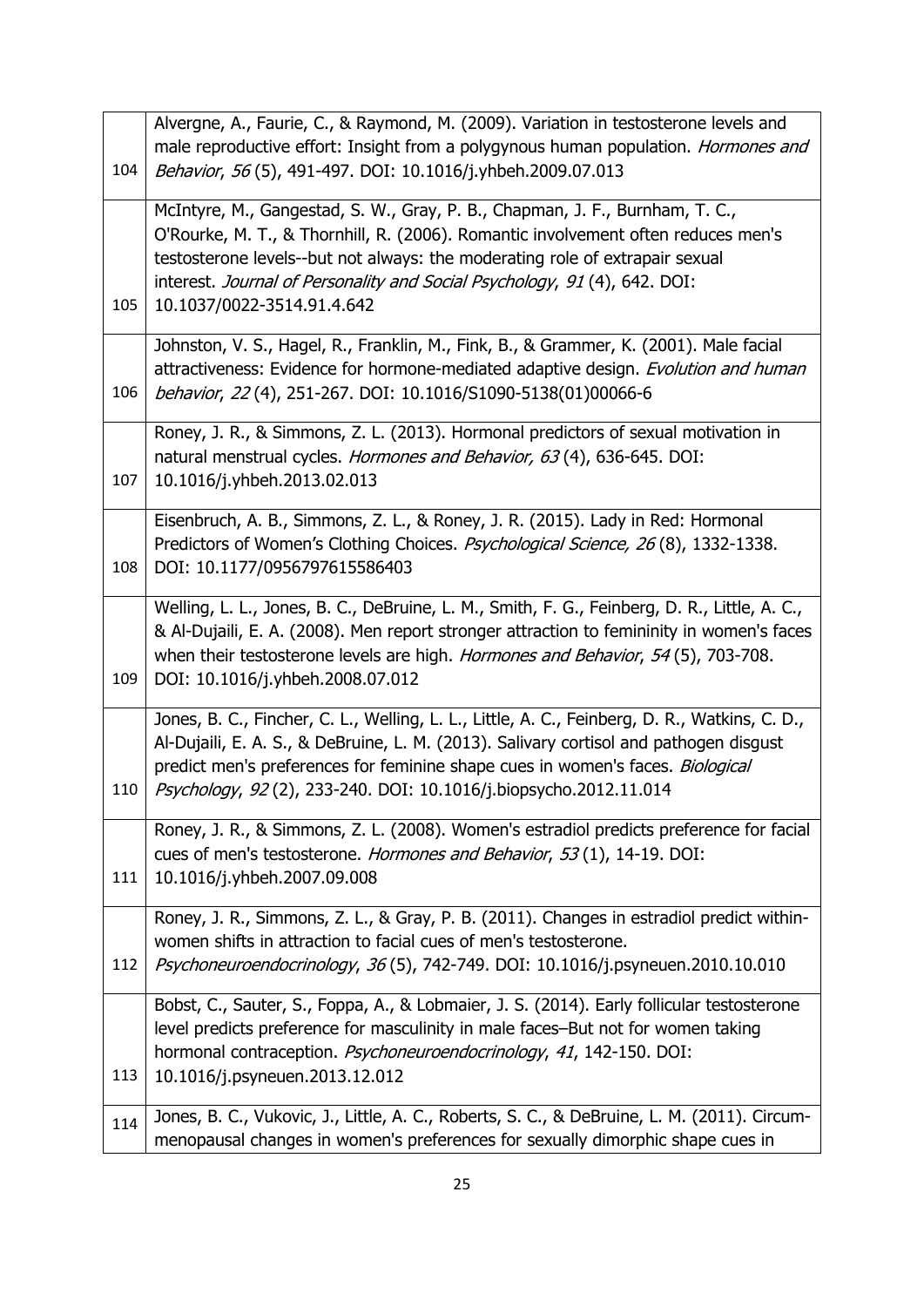|     | peer-aged faces. Biological psychology, 87(3), 453-455. DOI:                                                                                                                                                                                                                                                                                                |
|-----|-------------------------------------------------------------------------------------------------------------------------------------------------------------------------------------------------------------------------------------------------------------------------------------------------------------------------------------------------------------|
|     | doi.org/10.1016/j.biopsycho.2011.04.004                                                                                                                                                                                                                                                                                                                     |
| 115 | Jones, B. C., Hahn, A. C., Fisher, C. I., Wang, H., Kandrik, M., Han, C., Fasolt, V.,<br>Morrison, D., Lee, A. J., Holzleitner, I. J., Roberts, S. C., Little, A. C., & DeBruine, L.<br>M. (2017). Women's Preferences For Facial Masculinity Are Not Related To Their<br>Hormonal Status. BioRxiv, 136549. DOI: 10.1101/136549                             |
| 116 | Regan, P. C., Levin, L., Sprecher, S., Christopher, F. S., & Gate, R. (2000). Partner<br>preferences: What characteristics do men and women desire in their short-term sexual<br>and long-term romantic partners? Journal of Psychology & Human Sexuality, 1 23), 1-<br>21. DOI: 10.1300/J056v12n03_01                                                      |
| 117 | Stewart, S., Stinnett, H., & Rosenfeld, L. B. (2000). Sex differences in desired<br>characteristics of short-term and long-term relationship partners. Journal of Social and<br>Personal Relationships, 17(6), 843-853. DOI: 10.1177/0265407500176008                                                                                                       |
| 118 | Schmitt, D. P. (2014). Evaluating evidence of mate preference adaptations: How do we<br>really know what Homo sapiens sapiens really want? In V. A. Weekes-Shackelford & T.<br>K. Shackelford (Eds.), Evolutionary perspectives on human sexual psychology and<br>behavior (pp. 3-39). New York: Springer.                                                  |
| 119 | Owen, J., & Fincham, F. D. (2011). Effects of gender and psychosocial factors on<br>"friends with benefits" relationships among young adults. Archives of sexual<br>behavior, 40(2), 311-320. DOI: 10.1007/s10508-010-9611-6                                                                                                                                |
| 120 | Kenrick, D. T., Sadalla, E. K., Groth, G., & Trost, M. R. (1990). Evolution, traits, and<br>the stages of human courtship: Qualifying the parental investment model. Journal of<br>Personality, 58(1), 97-116. DOI: 10.1111/j.1467-6494.1990.tb00909.x                                                                                                      |
| 121 | Gangestad, S. W., & Buss, D. M. (1993). Pathogen prevalence and human mate<br>preferences. Ethology and Sociobiology, 14(2), 89-96. DOI: 10.1016/0162-<br>3095(93)90009-7                                                                                                                                                                                   |
| 122 | DeBruine, L. M., Jones, B. C., Crawford, J. R., Welling, L. L., & Little, A. C. (2010). The<br>health of a nation predicts their mate preferences: cross-cultural variation in women's<br>preferences for masculinized male faces. Proceedings of the Royal Society of London<br>B: Biological Sciences, 277 (1692), 2405-2410. DOI: 10.1098/rspb.2009.2184 |
| 123 | Brooks, R., Scott, I. M., Maklakov, A. A., Kasumovic, M. M., Clark, A. P., & Penton-<br>Voak, I. S. (2011). National income inequality predicts women's preferences for<br>masculinized faces better than health does. Proceedings of the Royal Society of<br>London B: Biological Sciences, 278 (1707), 810-812. DOI: 10.1098/rspb.2010.0964               |
| 124 | Marcinkowska, U. M., Kozlov, M. V., Cai, H., Contreras-Garduño, J., Dixson, B. J.,<br>Oana, G. A., Kaminski, G., Li., N. P., Lyons, M. T., Onyishi, I. E., et al. (2014). Cross-<br>cultural variation in men's preference for sexual dimorphism in women's faces. Biology                                                                                  |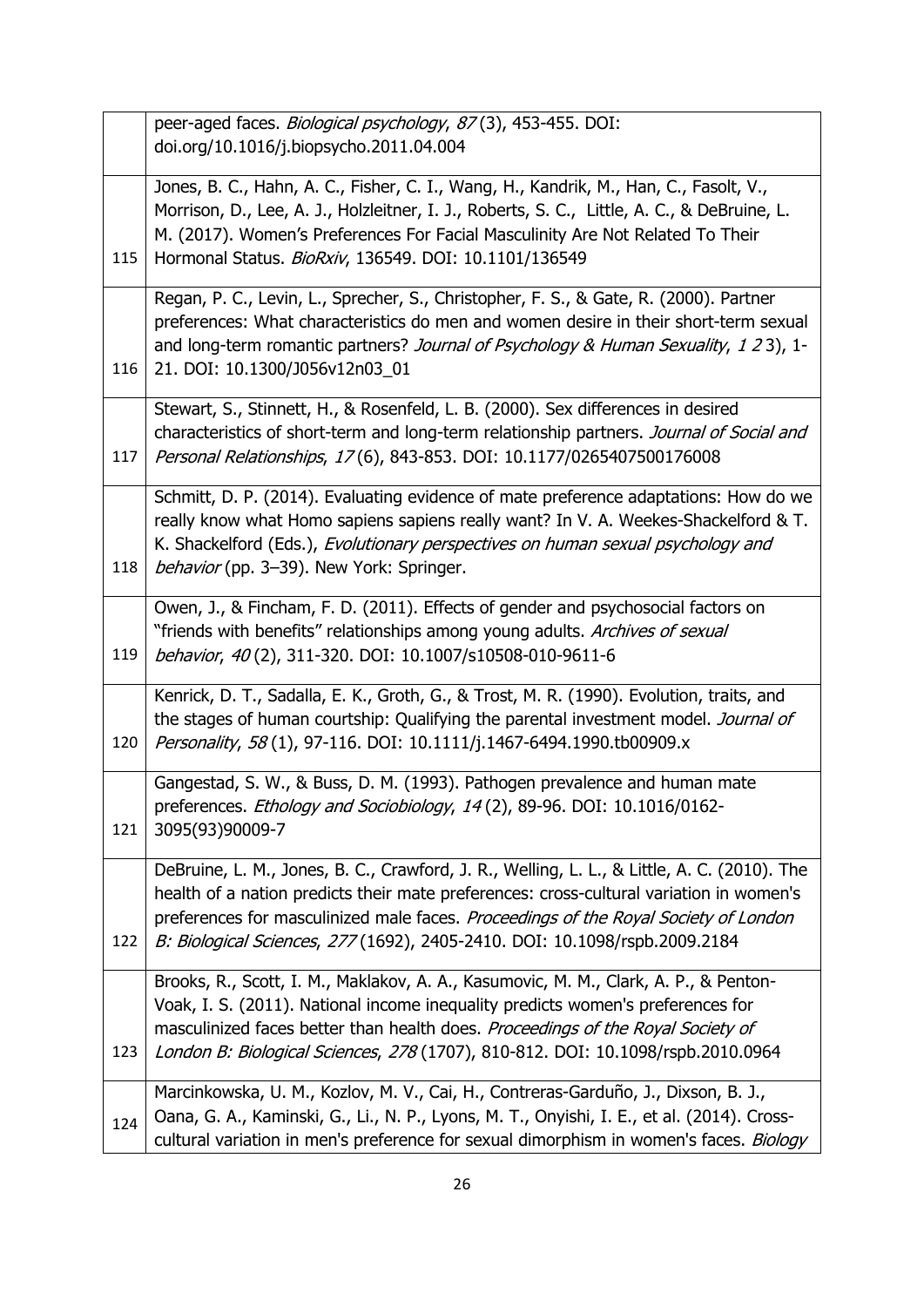|     | Letters, 10(4), 20130850. DOI: 10.1098/rsbl.2013.0850                                                                                                                                                                                                                                                           |
|-----|-----------------------------------------------------------------------------------------------------------------------------------------------------------------------------------------------------------------------------------------------------------------------------------------------------------------|
| 125 | McGraw, K. J. (2002). Environmental predictors of geographic variation in human<br>mating preferences. Ethology, 108(4), 303-317. DOI: 10.1046/j.1439-<br>0310.2002.00757.x                                                                                                                                     |
| 126 | Eagly, A. H., & Wood, W. (1999). The origins of sex differences in human behavior:<br>Evolved dispositions versus social roles. American Psychologist, 54 (6), 408-423. DOI:<br>10.1037/0003-066X.54.6.408                                                                                                      |
| 127 | Moore, F. R., Cassidy, C., Smith, M. J. L., & Perrett, D. I. (2006). The effects of female<br>control of resources on sex-differentiated mate preferences. Evolution and Human<br>Behavior, 27(3), 193-205. DOI: 10.1016/j.evolhumbehav.2005.08.003                                                             |
| 128 | Stone, E. A., Shackelford, T. K., & Buss, D. M. (2008). Socioeconomic development<br>and shifts in mate preferences. Evolutionary Psychology, 6(3), 447-455. DOI:<br>10.1177/147470490800600309                                                                                                                 |
| 129 | Zentner, M., & Mitura, K. (2012). Stepping out of the caveman's shadow: nations'<br>gender gap predicts degree of sex differentiation in mate preferences. Psychological<br>Science, 23 (10), 1176-1185. DOI: 10.1177/0956797612441004                                                                          |
| 130 | Schmitt, D. P. (2012). When the difference is in the details: A critique of Zentner and<br>Mitura (2012) "Stepping out of the caveman's shadow: Nations' gender gap predicts<br>degree of sex differentiation in mate preferences". Evolutionary Psychology, 10(4),<br>720-726. DOI: 10.1177/147470491201000406 |
| 131 | Kim, K., & Smith, P. K. (1998). Retrospective survey of parental marital relations and<br>child reproductive development. International Journal of Behavioral Development, 22<br>(4), 729-751. DOI: 10.1080/016502598384144                                                                                     |
| 132 | Belsky, J., Steinberg, L., & Draper, P. (1991). Childhood experience, interpersonal<br>development, and reproductive strategy: An evolutionary theory of socialization. Child<br>Development, 62(4), 647-670. DOI: 10.1111/j.1467-8624.1991.tb01558.x                                                           |
| 133 | Schmitt, D. P. (2005). Is short-term mating the maladaptive result of insecure<br>attachment? A test of competing evolutionary perspectives. Personality and Social<br>Psychology Bulletin, 31 (6), 747-768. DOI: 10.1177/0146167204271843                                                                      |
| 134 | Schacht, R., & Mulder, M. B. (2015). Sex ratio effects on reproductive strategies in<br>humans. Open Science, 2(1), 140402. DOI: 10.1098/rsos.140402.                                                                                                                                                           |
| 135 | Marlowe, F. W. (2003). The mating system of foragers in the standard cross-cultural<br>sample. Cross-Cultural Research, 37(3), 282-306. DOI: 10.1177/1069397103254008                                                                                                                                           |
| 136 | Lee, A. J., & Zietsch, B. P. (2011). Experimental evidence that women's mate<br>preferences are directly influenced by cues of pathogen prevalence and resource                                                                                                                                                 |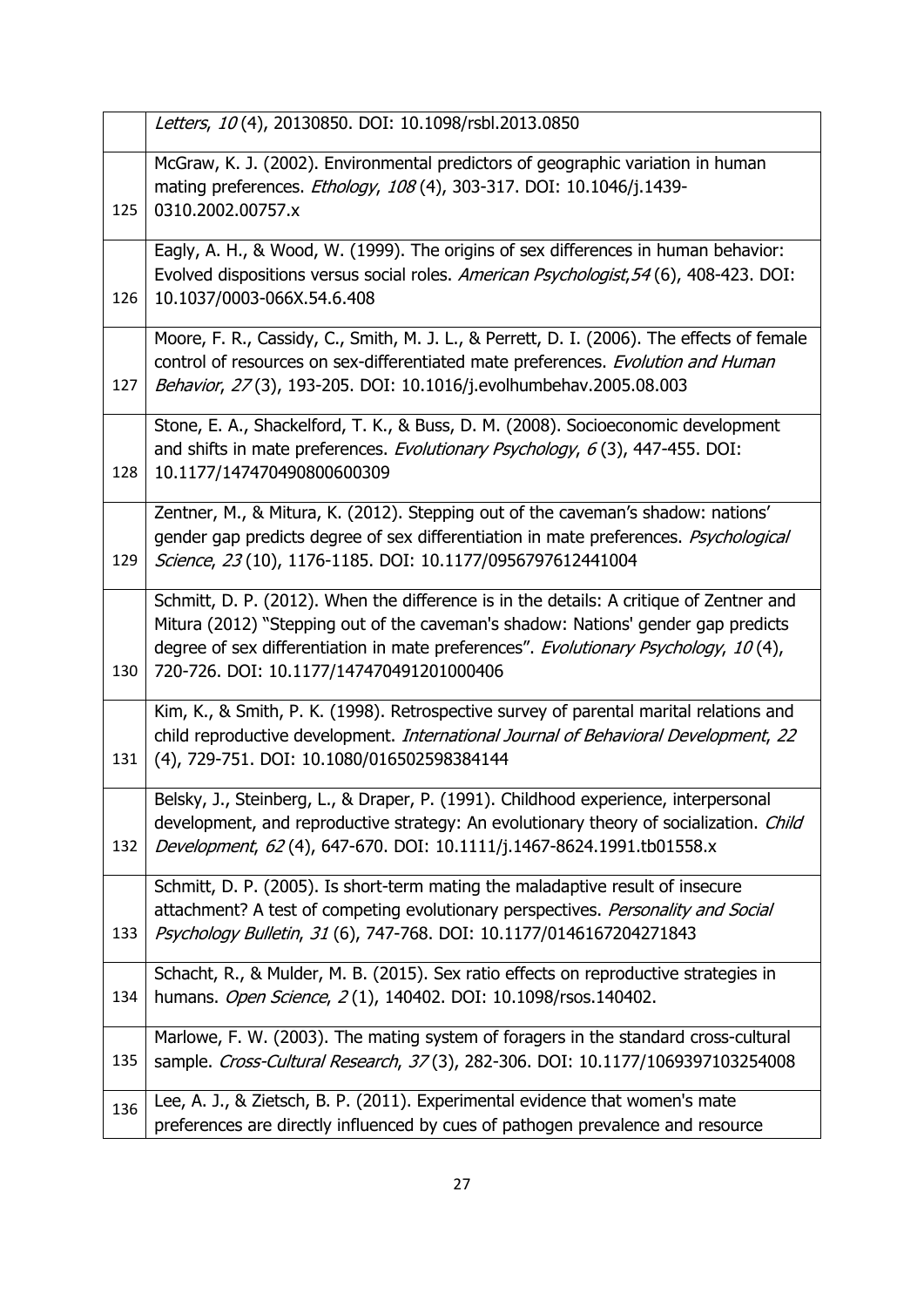|     | scarcity. Biology Letters, 7(6), 892-895. DOI: 10.1098/rsbl.2011.0454                                                                                                                                                                                                                                                    |
|-----|--------------------------------------------------------------------------------------------------------------------------------------------------------------------------------------------------------------------------------------------------------------------------------------------------------------------------|
| 137 | Little, A. C., DeBruine, L. M., & Jones, B. C. (2011). Exposure to visual cues of<br>pathogen contagion changes preferences for masculinity and symmetry in opposite-sex<br>faces. Proceedings of the Royal Society of London B: Biological Sciences, 278 (1714),<br>2032-2039. DOI: 10.1098/rspb.2010.1925              |
| 138 | Little, A. C., DeBruine, L. M., & Jones, B. C. (2013). Environment contingent<br>preferences: Exposure to visual cues of direct male-male competition and wealth<br>increase women's preferences for masculinity in male faces. Evolution and Human<br>Behavior, 34(3), 193-200. DOI: 10.1016/j.evolhumbehav.2012.11.008 |
| 139 | Moss, J. H., & Maner, J. K. (2016). Biased sex ratios influence fundamental aspects of<br>human mating. Personality and Social Psychology Bulletin, 42(1), 72-80. DOI:<br>10.1177/0146167215612744                                                                                                                       |
| 140 | Marzoli, D., Moretto, F., Monti, A., Tocci, O., Roberts, S. C., & Tommasi, L. (2013).<br>Environmental influences on mate preferences as assessed by a scenario manipulation<br>experiment. PLoS ONE, 8(9), e74282. DOI: 10.1371/journal.pone.0074282                                                                    |
| 141 | Baize, H. R., & Schroeder, J. E. (1995). Personality and mate selection in personal ads:<br>Evolutionary preferences in a public mate selection process. Journal of Social Behavior<br>and Personality, 10(3), 517-536.                                                                                                  |
| 142 | Pawlowski, B., & Koziel, S. (2002). The impact of traits offered in personal<br>advertisements on response rates. Evolution and Human Behavior, 23(2), 139-149.<br>DOI: 10.1016/S1090-5138(01)00092-7                                                                                                                    |
| 143 | Greenlees, I. A., & McGrew, W. C. (1994). Sex and age differences in preferences and<br>tactics of mate attraction: Analysis of published advertisements. Ethology and<br>Sociobiology, 15(2), 59-72. DOI: 10.1016/0162-3095(94)90017-5                                                                                  |
| 144 | Udry, J. R., & Eckland, B. K. (1984). Benefits of being attractive: Differential payoffs<br>for men and women. <i>Psychological Reports</i> , 5 4(1), 47-56. DOI:<br>10.2466/pr0.1984.54.1.47                                                                                                                            |
| 145 | Kenrick, D. T., & Keefe, R. C. (1992). Age preferences in mates reflect sex differences<br>in human reproductive strategies. Behavioral and Brain Sciences, 15 (01), 75-91. DOI:<br>10.1017/S0140525X00067595                                                                                                            |
| 146 | Zeifman, D. M., & Ma, J. E. (2013). Experimental examination of women's selection<br>criteria for sperm donors versus life partners. Personal Relationships, 20(2), 311-327.<br>DOI: 10.1111/j.1475-6811.2012.01409.x                                                                                                    |
| 147 | Van Dongen, S., & Gangestad, S. W. (2011). Human fluctuating asymmetry in relation<br>to health and quality: A meta-analysis. Evolution and Human behavior, 32 (6), 380-<br>398. DOI: 10.1016/j.evolhumbehav.2011.03.002                                                                                                 |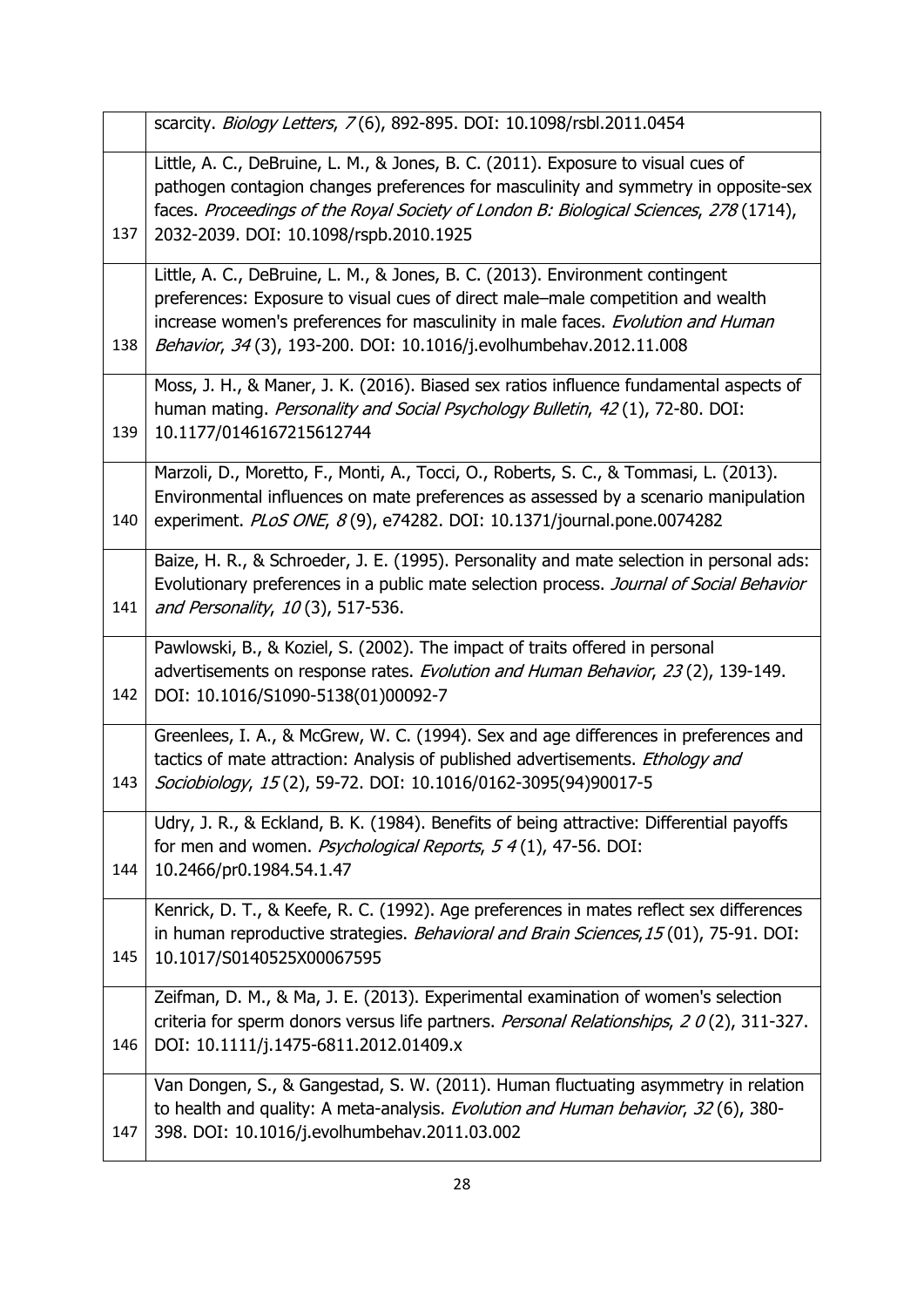|     | Montoya, R. M. (2008). I'm hot, so I'd say you're not: The influence of objective       |
|-----|-----------------------------------------------------------------------------------------|
|     | physical attractiveness on mate selection. Personality and Social Psychology            |
| 148 | Bulletin, 34(10), 1315-1331. DOI: 10.1177/0146167208320387                              |
|     |                                                                                         |
|     | Chu, S., Hardaker, R., & Lycett, J. E. (2007). Too good to be 'true'? The handicap of   |
|     | high socio-economic status in attractive males. Personality and Individual              |
| 149 | Differences, 42(7), 1291-1300. DOI: 10.1016/j.paid.2006.10.007                          |
|     | Schmitt, D.P., & 121 members of the International Sexuality Description Project         |
|     | (2004). Patterns and universals of mate poaching across 53 nations: The effects of      |
|     | sex, culture, and personality on romantically attracting another person's               |
|     | partner. Journal of Personality and Social Psychology, 86(4), 560-584. DOI:             |
| 150 | 10.1037/0022-3514.86.4.560                                                              |
|     |                                                                                         |
|     | Apostolou, M. (2007). Sexual selection under parental choice: The role of parents in    |
|     | the evolution of human mating. Evolution and Human Behavior, 28 (6), 403-409. DOI:      |
| 151 | 10.1016/j.evolhumbehav.2007.05.007                                                      |
|     |                                                                                         |
|     | Collins, J., Baer, B., & Weber, E. J. (2015). Sexual selection, conspicuous consumption |
|     | and economic growth. Journal of Bioeconomics, 17(2), 189-206. DOI:                      |
| 152 | 10.1007/s10818-015-9200-9                                                               |
|     | Baker, M. D., & Maner, J. K. (2009). Male risk-taking as a context-sensitive signaling  |
|     | device. Journal of Experimental Social Psychology, 45(5), 1136-1139. DOI:               |
| 153 | 10.1016/j.jesp.2009.06.006                                                              |
|     |                                                                                         |
|     | Hone, L. S., Carter, E. C., & McCullough, M. E. (2013). Drinking games as a venue for   |
|     | sexual competition. Evolutionary Psychology, 11(4), 889-906. DOI:                       |
| 154 | 10.1177/147470491301100413                                                              |
|     |                                                                                         |
|     | Iredale, W., Van Vugt, M., & Dunbar, R. (2008). Showing off in humans: Male             |
|     | generosity as a mating signal. Evolutionary Psychology, 6(3), 386-392. DOI:             |
| 155 | 10.1177/147470490800600302                                                              |
|     | Gildersleeve, K., Haselton, M. G., & Fales, M. R. (2014). Meta-analyses and p-curves    |
|     | support robust cycle shifts in women's mate preferences: reply to Wood and Carden       |
|     | (2014) and Harris, Pashler, and Mickes (2014). Psychological bulletin, 140(5), 1272-    |
| 156 | 1280. DOI: 10.1037/a0037714                                                             |
|     |                                                                                         |
|     | Wood, W., & Carden, L. (2014). Elusiveness of menstrual cycle effects on mate           |
|     | preferences: Comment on Gildersleeve, Haselton, and Fales (2014). Psychological         |
| 157 | Bulletin, 140(5), 1265-1271. DOI: 10.1037/a0036722                                      |
|     |                                                                                         |
|     | Lee, A. J., Brooks, R. C., Potter, K. J., & Zietsch, B. P. (2015). Pathogen disgust     |
|     | sensitivity and resource scarcity are associated with mate preference for different     |
|     | waist-to-hip ratios, shoulder-to-hip ratios, and body mass index. Evolution and Human   |
| 158 | Behavior, 36(6), 480-488. DOI: 10.1016/j.evolhumbehav.2015.07.002                       |